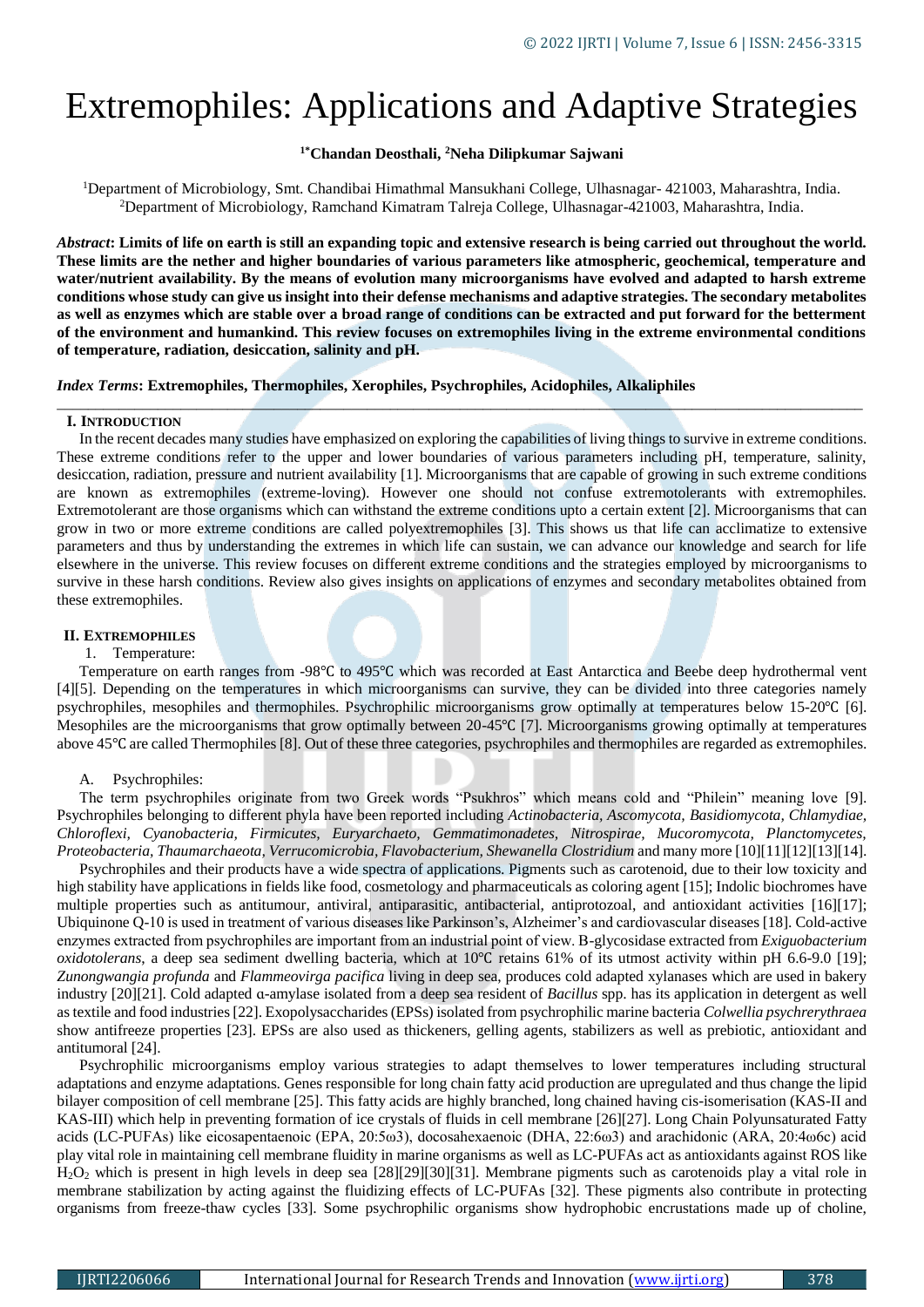peptidoglycan and calcium carbonate outside cell wall [34]. Modification in LPS structure is also seen in some Gram negative organisms in which shortened length LPS is produced without a specific O-chain component [35]. Psychrophilic organisms produce compatible solutes which are non-toxic, organic, low molecular mass osmolytes in high amounts [36]. These osmolytes help in maintaining the osmotic pressure and thus prevent loss of water and cell shrinkage as well as reduce intracellular glass transition temperature [37]. Another strategy to survive in the cold is by production of Antifreeze Proteins (AFPs). AFPs help the organism in maintaining inner cell fluidity via two processes; thermal hysteresis (TH) and ice recrystallization inhibition (IRI). In TH, AFPs lower the freezing temperature without affecting melting temperature of a solution whereas in IRI, AFPs inhibit growth of ice crystals [38] [39]. On the contrary are the ice nucleating proteins (INPs) that are released in extracellular space which initiates ice nucleation/formation and help them damage plants and get access to nutrients [40]. Secretion of exopolysaccharides (EPSs) act as a barrier for ice formation around the cell as well as provide a habitable semi liquid environment [41]. Genomic and protein stability is conferred by DNA/RNA chaperone and protein chaperones whose production is upregulated and is continuously overexpressed in psychrophilic organisms [42]. Several studies have shown the capability of various psychrophilic organisms to accumulate and/or degrade polyhydroxyalkanoate (PHA) and/or cyanophycin like compounds which can act as carbon and nitrogen reservoirs [43].

Apart from above mentioned strategies there are many more minor yet important adaptations that help microorganisms to survive in harsh cold environments.

#### B. Thermophiles:

The term thermophiles is derived from Greek words; "thermotita" meaning heat and "philia" which means love. Thermophilic organisms include wide range of archaea and bacteria genre like *Moorella, Gelria, Pseudomonas, Geobacillus, Bacillus, Thermococcus, Thermus, Mycobacterium, Thermotoga, Gallionella, Crenothrix, Sphaerotilus, Leptothrix, Lieskeella, Pyrococcus, Sulfolobus, Metallosphaera, Caldicellulosiruptor, Thermoanaerobacter*, etc [44][45].

Enzymes isolated from thermophiles have significant biotechnological applications. Lipases isolated from thermophiles are used in detergents, in pharmaceutical formulations as esterification agent, they are also used in pulp and paper industries to remove hydrophobic components [46][47][48]. Thermolysin is used in synthesis of DNA processing enzymes, dipeptides and pretaq [49]. Prolidase isolated from *Pyrococcus furiosus* is the most stable prolidase which shows no loss of activity even after 12hrs at temperatures above 100℃ [50]. Novel pH stable and thermostable β-agarase AgaP4383 isolated from *Flammeovirga pacifica* WPAGA1 showed endolytic activity against agar at temperature 50°C without any loss for 10hrs, this activity can be useful in successfully extracting DNA from agarose gel [51][52]. *Taq* DNA Polymerase isolated from *Thermus aquaticus* set a benchmark by proving its application in Polymerase Chain reaction [53]. Chen, G., et al. reported detoxifying activity of thermophilic bacteria *Anoxybacillus* sp. PDR2 against azo dye Direct Black G, thus implying importance of thermophilic organisms in bioremediation [54]. Laccase-like multicopper oxidase isolated from Thermothelomyces thermophila carries out oxidative cyclization of 2',3,4 trihydroxychalcone; other than that lacasses can be used in bioremediation, bio sensor, dye decolorization, etc [55].

Similar to psychrophiles, thermophilic organisms also need to modify their cell membrane, protein folding and packaging strategies, metabolic pathways, as well as produce heat shock proteins in order to survive in higher temperatures. Membrane phospholipids has been instrumental in protecting cell internals from its harsh surroundings. In thermophilic bacteria, length of lipid acyl chains is increased along with iso/anteiso ratio of branching and degree of saturation [56][57]. Thermophilic archaea contain lipid monolayers formed from glycerol dialkyl glycerol tetraethers (GDGTs) which are isoprenoidal tetraether lipids which lower the permeability of membrane for the solutes [58]. In *Thermoplasma* and *Sulfolobus* strains, C<sup>40</sup> isoprenoid cyclisation was increased when grown at high temperatures, which resulted in tight packaging of lipids and thus lowering the fluidity of cell membrane [59]. Other than changes in cell membrane, thermostable proteins and enzymes play a significant role in allowing organisms to tackle adverse effects of high temperature. In thermostable proteins it was observed that there was reduction of thermolabile amino acids like threonine, histamine and glutamine as well as increase in frequency of charged residues like positively charged lysine and arginine and negatively charged glutamic acid implying that ionic bonds may help stabilize the proteins at higher temperature [60][61][62]. Increase in the number of intra helical salt bridges may also contribute to protein stability at high temperatures [63]. Chaperones has an important role to play in protein folding and refolding as well as unfolding and refolding of misfolded proteins. Chaperones are also designated as heat shock proteins as their synthesis is upshifted by increase in temperature [64]. There are five major conserved classes of heat-shock chaperones namely- Hsp100s, Hsp90s, Hsp70s, Hsp60s and sHsps [65]. In the organism *Pyrodictium occultum*, overproduction of 16-subunit chaperone was observed at 108°C [66]. Archaea like *Thermoplasma acidophilum* and *Methanobacterium thermoautotrophicum* showed the presence of Hsp70 also known as DnaK [67]. Similar to psychrophilic organisms, thermophiles also produce and accumulate compatible solutes in order to overcome stress like high temperature and desiccation. One such compatible solute called Cyclic 2,3-Diphosphoglycerate (cDPG) was detected for the first time in thermophile *Methanobacterium thermoautotrophicum* [68]. 0.5 *M* concentration of potassium-cDPG was able to prevent rapid inactivation of enzyme formyltransferase at 90°C in *Methanopyrus kandleri* [69]. cDPG also serve as a storage compound for phosphate and energy as well as it also protects plasmid DNA from hydroxyl radical's oxidative damage [70]. Another such compatible solute is Diglycerol Phosphate (DGP). Only 15% drop in activity of glutamate dehydrogenase was observed with 100 *mM* DGP rather than 80% drop observed without DGP in *Thermococcus litoralis* when incubated at 90°C for 80 minutes [71]. Many other extremolytes like ectoin, proline, mannitol, mannosyl-glyceramide, glucosyl-glycerate and di-myo-inositol 1,1-phosphate have been reported to confer thermostability [72]. Studies have shown presence of high G+C content at the stem region of structural RNAs imparting thermostability [73]. Aslo, polyadenine tracts present in mRNA impart thermostability in single stranded RNA [74]. Studies carried out by Deeya Saha and team sheds light on overlapping genes as a new strategy to overcome thermophilic stress [75]. Role of G+C content in thermostability of DNA stills remains a point of debate.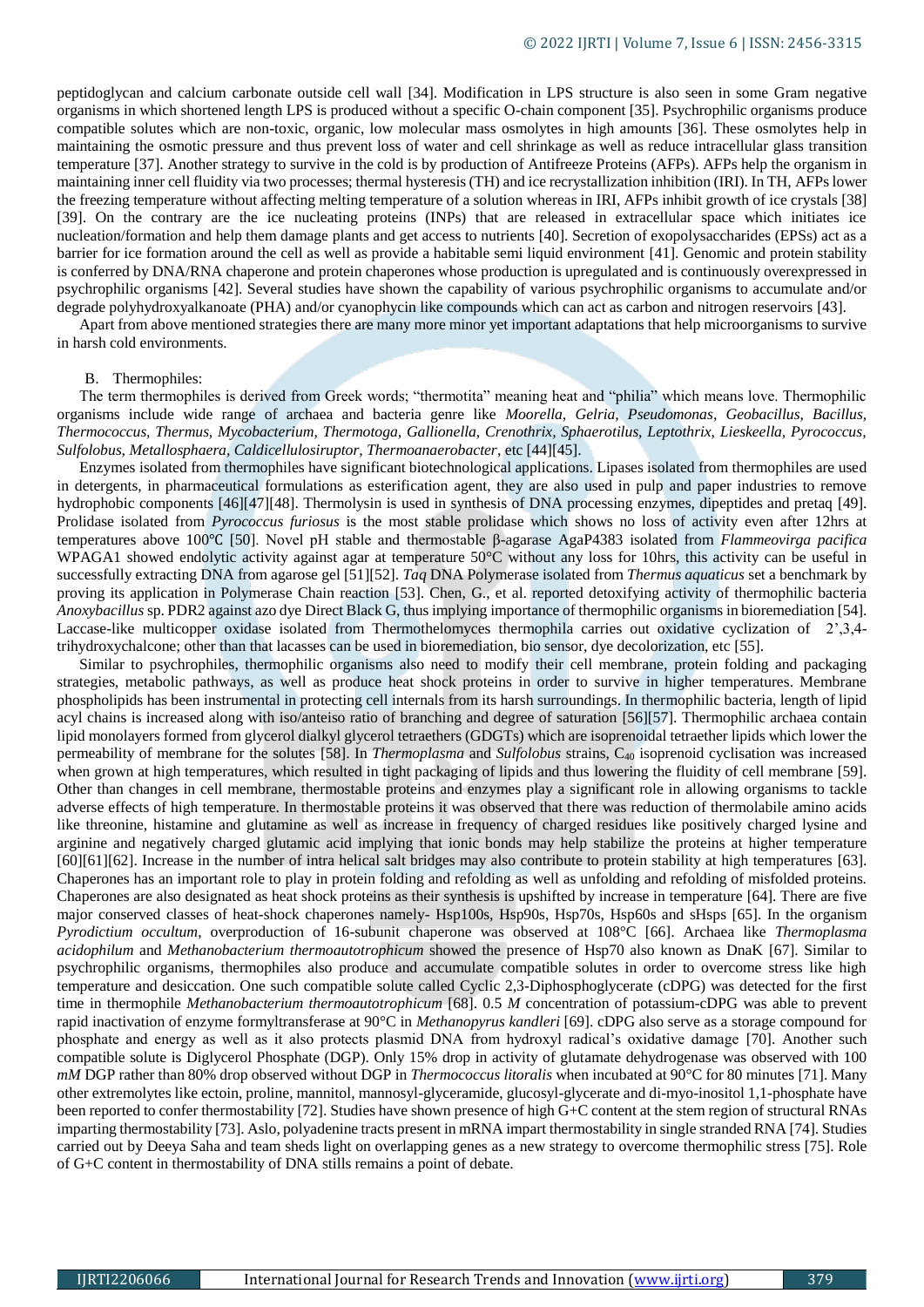## 2. Radiation:

Lower Earth Orbit (LEO) and space beyond LEO consist of various radiations like GCR, SEP and UV. We have seen how this radiation interacts with cells at DNA level and how it can alter it. However, studies have reported resistance in microorganisms against these radiations. Microorganisms employ various strategies like upregulation of DNA repair proteins, increased ability to counteract oxygen-free radicals, genomic rearrangements, upregulation of certain enzymes, pigment formation, etc [76].

Various studies have reported radiation resistant microorganisms. Gram negative bacterium *Acinetobacter radioresistens* 50v1 showed resistance to high UV radiation along with vapor and plasma H<sub>2</sub>O<sub>2</sub> [77]. *Deinococcus radiodurans* can withstand with no loss in viability, high IR radiation dose of 5000-15000 Gy [78]. *Cryomyces antarcticus* a black fungus found in Antarctica permafrost has been reported to resist high UV doses for prolonged duration as well as it also remained viable at 6.66 kGy of gamma radiation [79]. *Bacillus pumilus* SAFR-032 showed survivability of 85-100% as well as its spores showed survivability of 10-40% when exposed to EXPOSE facility for 18 months [80]. Desert cyanobacteria *Chroococcidiopsis* was reported to withstand high UVC radiation in BOSS and BIOMEX experiments [81]. *Caenorhabditis elegans* a nematode was reported to withstand high LET gamma ray exposure with no effect on chemotaxis as well as locomotion [82]. *Xanthoria elegans* showed not only resistance but increased viability as well as higher photosynthetic activity when exposed to 208-215 mGy [83]. Musilova, M. et al. isolated radiation resistant *Halomonads* from Antarctic dry valleys and also established the correlation between desiccation resistance and radiation resistance [84].

Biotechnological applications of radiation resistant organisms include bioremediation, biomining and disposal of radioactive waste. Biomineralization of uranium by phosphatases released by various organisms like *D.radiodurans, Sphingomonas, C.crescentus, Bacillus*, *H.noricense* etc [85]. Mycosporine-like amino-acids (MAA) can absorb UV radiation as well as antioxidants and thus can be used in sunscreens [86]. Bacterioruberin produced by *Rubrobacter radiotolerans* can prevent screen cancer by repairing DNA strands damaged by ionizing radiation [87]. *C.cellulans* and *B.pumilus* were able to degrade cellulose at high rate [88]. *Shewanella putrefaciens* and *Geobacter sulfurreducens* have been proclaimed to convert soluble uranium into insoluble uranium [89].

Radiation affects mostly DNA and RNA, thus, various strategies are employed at genomic and proteomic levels to resist radiation. Adaptation strategies against radiation are widely studied in *Deinococcus radiodurans* as it is highly radiation resistant bacteria plus a polyextremophile. The cell envelope of D.radiodurans is different from other Gram negative bacteria. Electron microscopic study of its envelope has revealed that it has six layers with innermost layer being plasma layer and outermost being the S-layer. Second layer is a porous cell wall containing peptidoglycan. Third layer is made up of fine compartments whereas the fourth layer is an outer membrane. The fifth layer emits light under the influence of electrons in an electron microscope [90][91][92]. Before DNA repair, it is important to get rid of products formed by detrimental effects of radiation, one of the processes to achieve this is cellular cleansing. In this process, the organism eliminates damaged fragments of DNA thus preventing integration of disrupted bases during DNA synthesis and thereby avoiding higher levels of mutagenesis [93]. Other remaining mutagens present within the cell are removed using enzyme MutT which belongs to the pyrophosphohydrolase family [94]. Superoxide dismutases like SodA and catalases like KatA help in enzymatic removal of reactive oxygen species as well as dienoxanthin and pyrroloquinoline-quinone (PQQ) act as antioxidants and impart gamma radiation resistance in *D.radiodurans*. [95][96]. Various pathways are proposed for DNA repair in *D.radiodurans*. UV endonuclease-beta enzyme is isolated from *D.radiodurans* which recognize and cut out pyrimidine cyclobutane dimers formed by UV irradiation [97]. Other enzymes that play a role in DNA repair are thymine glycol glycosylase, uracil DNA glycosylase and deoxyribophosphodiestrase [98]. PprA and DrRecA are ascertained to be crucial in gamma radiation resistance in *D.radiodurans*. Pleiotropic protein promoting DNA repair protein activates NAD and ATP-dependent RNA ligases which inhibit exonucleolytic degradation and protect DNA ends [99]. DrRecA plays a crucial role in extended synthesis-dependent strand annealing (ESDSA). Irradiation leads to formation of overhangs in double stranded DNA fragments. DrRecA binds to these overhangs and undergoes homologous recombination to form an intact genome [100]. Another type of DNA damage induced by UVC radiation is formation of bipyrimidine photoproducts (BPPs). These BPPs are removed via two separate nucleotide excision repair pathways. These pathways rely on different proteins like UV DNA damage endonuclease, DNA polymerase I and Protein A of the UvrABC system [101]. Secondary structures of DNA/RNA called Guanine quadruplex (G4) play an important role in imparting radioresistance in *D.radiodurans*. *D.radiodurans* was exposed to G4 stabilizing drug called N-Methyl mesoporphyrin (NMM) prior to irradiation. Hampered DNA metabolism as well as sensitivity towards irradiation was observed [102]. Studies on IR resistant *Rubrobacter radiotolerans* and *Rubrobacter xylanophilus* showed that Mn<sup>2+</sup> along with higher intracellular concentration of compatible solute trehalose play an important role in scavenging reactive oxygen species and thus eliminating the ROS formed due to irradiation [103]. *Thermococcus gammatolerans* is the most radioresistant archea reported [104]. Oxidative damage in DNA of *Thermococcus gammatolerans* after exposure to 5 kGy of gamma radiation was observed. Post exposure study revealed that it was repaired by two base excision repair enzymes called endonuclease III (TGAM 1277) and DNA lyase (TGAM 1653) whose transcription was upregulated after irradiation. These enzymes had β-elimination cleavage activity by which TGAM\_1277 was able to remove affected pyrimidines whereas TGAM\_1653 was able to eliminate oxidized guanine [105]. Various proteins like thioredoxin reductase, peroxiredoxin, and superoxide reductase capable of dealing with oxidative stress have been reported in the archaea [106].

### 3. Desiccation:

Life as we know requires liquid water to carry out its function and sustain. Desiccation is defined as removal of water from a body. Complete desiccation refers to water content below 0.1 g water per gram of dry mass [107][108]. Water activity (a<sub>w</sub>) can be defined as pressure of water vapor in a material divided by vapor pressure of pure water at the same temperature [109].

Desiccation tolerance can be observed in a variety of living organisms starting from bacteria, fungi to plants. Organisms that can prevail in dessication are called xerophiles. *Bradyrhizobium japonicum*, *Rhodococcus jostii* RHA1, *Mycobacterium*, *Chloroflexus aurantiacus*, *Staphylococcus aureus*, *Methanothermobacter thermautotrophicus*, *Sulfolobus metallicus*, *Thermoproteus tenax*,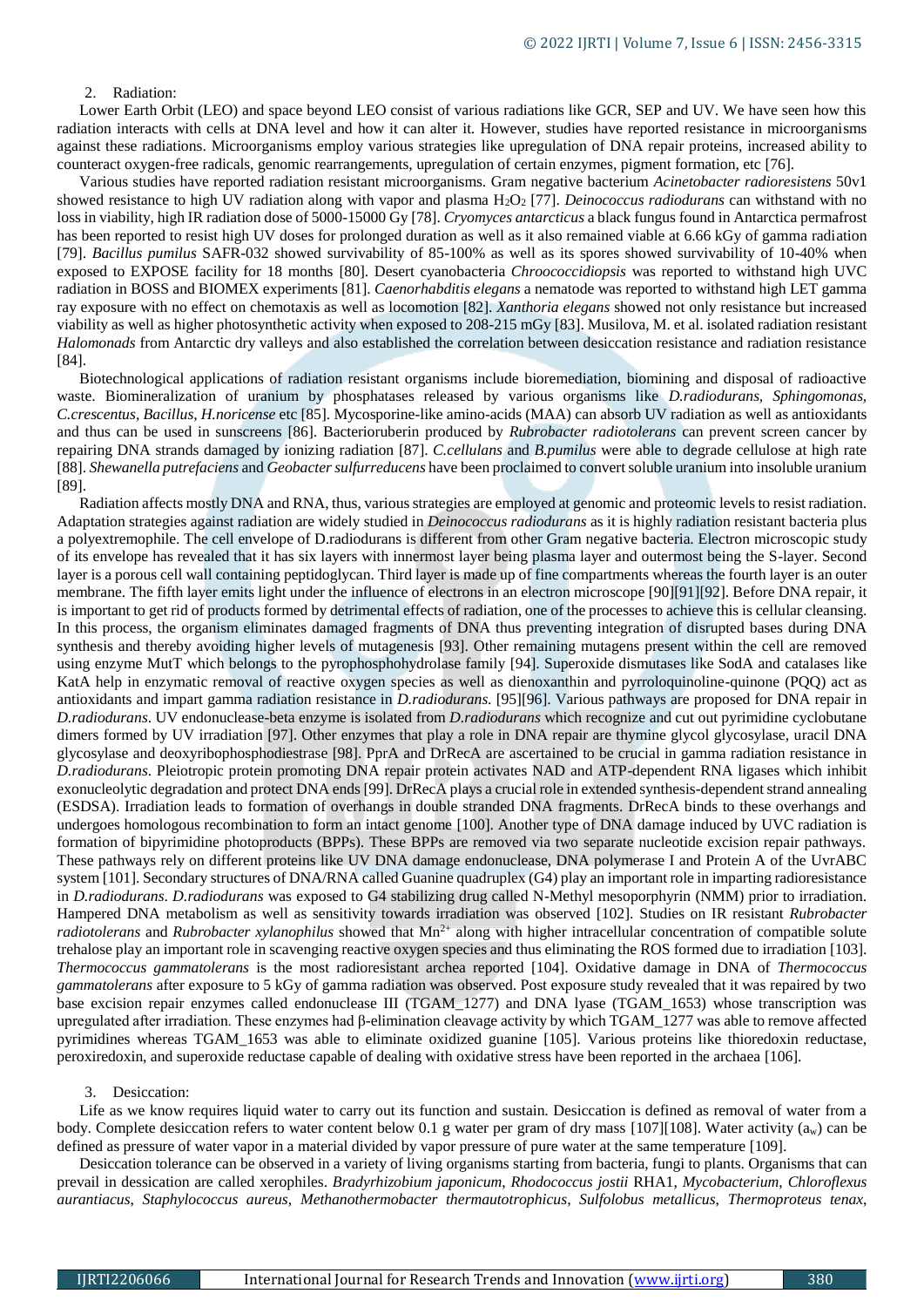*Hydrogenothermus marinus*, *Aquifex aeolicus*, *Archaeoglobus fulgidus*, etc. have been described as xerophiles [110][111][112][113][114].

Desiccation tolerant bacteria *Sphingomonas sp.* OF178, *Azospirillum brasilense* Sp7 and *Acinetobacter sp.* EMM02 has been reported to improve maize plant growth [115]. *Pseudomonas fluorescens, Pseudomonas migulae* and *Enterobacter hormaechei* were isolated from a drought tolerant crop called oxtail millet, were found to be xerophiles and improved soil/root ratio as well as moisture in soil around roots thus enhancing plant growth [116]. Organisms like *Acidithiobacillus ferrooxidans* strain Wenelen DSM 16786 and *Acidithiobacillus thiooxidans* strain Licanantay DSM 17318 have been isolated from Atacama Desert and have been patented for bioleaching of copper [117]. *Lechevalieria* and *Amycolatopsis* species have been isolated from Atacama Desert and have been shown positive for nonribosomal peptide synthase gene clusters which are responsible for production of antitumoral agents [118]. Drought resistant, phosphorus solubilizing microbes have been stated to improve plant growth [119]. Thus, studies are being conducted to analyze the potential of these xerophiles to establish and help sustain life in dry conditions as well as examine their other biotechnological applications.

Survival strategies employed by xerophiles include biofilm formation, increased secretion of EPS as well as extracellular DNA (eDNA), increased intracellular Mn(II), import and synthesis of compatible solutes or osmolytes, formation of HSP, and protein aggregation [120]. Various organisms such as *Klebsiella* spp., *Salmonella* spp., and some mucoid strains of *E*.*coli* produce a capsular polysaccharide called Colanic acid. Ophir and Gutnick isolated strains of *E*.*coli* K-12 which were able to produce colanic acid as EPS. The ability to produce EPS imparted resistance against desiccation which resulted in upto 35% survival as compared to their non-mucoid variants which showed 0.7 to 5% survival [121]. *Methanosarcina barkeri* produces EPS called Methanochondroitin which imparts desiccation resistance by retaining the water at critical level inside the cell [122]. Along with EPS production, accumulation of compatible solutes or osmoprotectants plays an important role in desiccation resistance by enabling vetrification of cytoplasmic matrix.. Anhydrobiotic cyanobacteria called *Chroococcidiopsis* showed presence of genes encoding for enzymes responsible for biosynthesis of trehalose and sucrose which were upregulated by 8 to 9 folds after 60 minutes of desiccation [123]. A nosocomial pathogen *Acinetobacter baumannii* has been reported to accumulate exogenous trehalose in response to desiccation [124]. Amassing of compatible solutes like K<sup>+</sup> ions, betaine, trehalose and sucrose was observed in *Rhizobia* when exposed to desiccation using NaCl [125]. Accumulation of Mn<sup>2+</sup> was observed in *Deinococcus radiodurans* when it was subjected to desiccation stress thus protecting the proteins from oxidative stress resulting from desiccation [126]. Lack of water due to desiccation can lead to protein misfolding and agglomeration resulting in death of microbes. However in some organisms this protein aggregation provides resistance against desiccation via mechanisms yet to be discovered. Aggregation of proteins was observed in *Acinetobacter baumannii* during desiccation, which in turn protected functional proteins from desiccation [127]. Reversible aggregation of pyruvate kinase was observed in yeast exposed to desiccation, which prevented degeneration of protein and ensured the proper restart of cell cycle post stress [128]. HSPs form hydrogen bonds with other molecules and compensate for loss of water. The upregulation of heat shock proteins (HSPs) in response to desiccation was observed in cyanobacterium *Anabaena* sp. 7120 as well as of Hsp20 in *D.radiodurans* [129].

#### 4. Salinity:

Salinity can be defined as concentration of salts dissolved in seawater and is expressed as parts per thousand or salt in grams per kilogram of seawater [130]. The salinity of the seawater is around 35 ppt or 3.5% [131]. The organisms capable of reproducing and surviving in high salt concentration niches are called Halophiles and depending on their ability to tolerate different concentrations of salt they are classified as slight, moderate, borderline extreme and extreme halophiles [132].

Halophiles can be isolated from brackish or hypersaline environments and comprises organisms from genus like *Bacillus*, *Brevibacterium*, *Dunaliella* (Algae), *Dactylococcopsis* (Cyanobacteria) *Halobacillus*, *Halococcus*, *Haloferax*, *Halogeometricum*, *Halomonas*, *Haloterrigena*, *Marinococcus*, *Natrialba*, *Natrinema*, *Salinibacter*, *Salinicoccus*, *Salinivibrio*, *Virgibacillus*, etc. [133][134][135].

Halophilic archaea, bacteria and fungi are known to produce carotenoids, hydrolytic enzymes, retinal proteins, macromolecule stabilizers, biofertilizers, and bioplastics, anticancer and antimicrobial compounds [136]. β - Carotene is mainly produced by halophilic algae called *Dunaliella salina*. It has potential applications in medicine as it exhibits antiviral, anti-inflammatory, anticancerous, and anti-allergic activity. Another carotenoid pigment produced by halophiles is Bacteriorhodopsin. It is found in cell membrane also called as purple membrane of halophilic archaea such as *Halobacterium salinarium*, *Haloferax larsenii*, *Haloarcula japonica*, *Halorubrum sodomense*, *Halostagnicola larsenii*, *Haloferax mucosum*, etc. The light driven proton pump activity changed the course of bioelectronics. It is used to produce holographic associative processors, optical volumetric memories, motion biosensors, photovoltaic cells, x-ray sensors, photoelectric immunosensors, artificial retinas, and so on. Bacterioruberin, a carotenoid pigment, synthesized by halophiles act as antioxidant and research is being conducted on its application in optoelectronics and photovoltaics [137][138][139][140][141]. Das, D. et al. isolated ⍺-amylase producing halophiles belonging to genus *Halococcus*, *Halorubrum*, *Haloarcula* and *Halogeometricum*. α-amylase has potential application in food, brewing, laundry, textile and pharmaceutical industry. They also isolated protease, lipase, and esterase producing organisms and reported more than one hydrolytic activity in organisms. Industries like leather, detergent, textile, paper, cosmetic and pharmaceuticals make use of lipases and esterases [142][143]. Halophiles also play a crucial role in bioremediation in sea water where saline concentration is high. Waghmode, S. et al. reported biosurfactant producing halophilic organism *Planococcus maritimus* which was able to tolerate 2.7 *M* NaCl [144]. Gomes, M. B. et al. reported reported halophilic organisms belonging to genus *Bacillus*, *Brevibacterium*, *Halomonas*, *Idiomarina*, *Marinobacter*, *Modicisalibacter*, *Nitratireductor*, capable to degrading different hydrocarbons including benzopyrene, hexadecane, naphthalene, phenol, phenanthrene and pyrene [145]. Eslami, M. et al. reported azo dye degradation using halophilic bacterium *Halomonas elongata* [146]. Yadav and Saxena have reviewed the use of halophilic organisms for sustainable agriculture [147]. Halophilic organisms such as *Bacillus*, *Halobacillus*, *Dietzia*, *Halomonas*, *Marinobacter*, *Idiomarina*, *Paenibacillus*, *Rhodococcus*,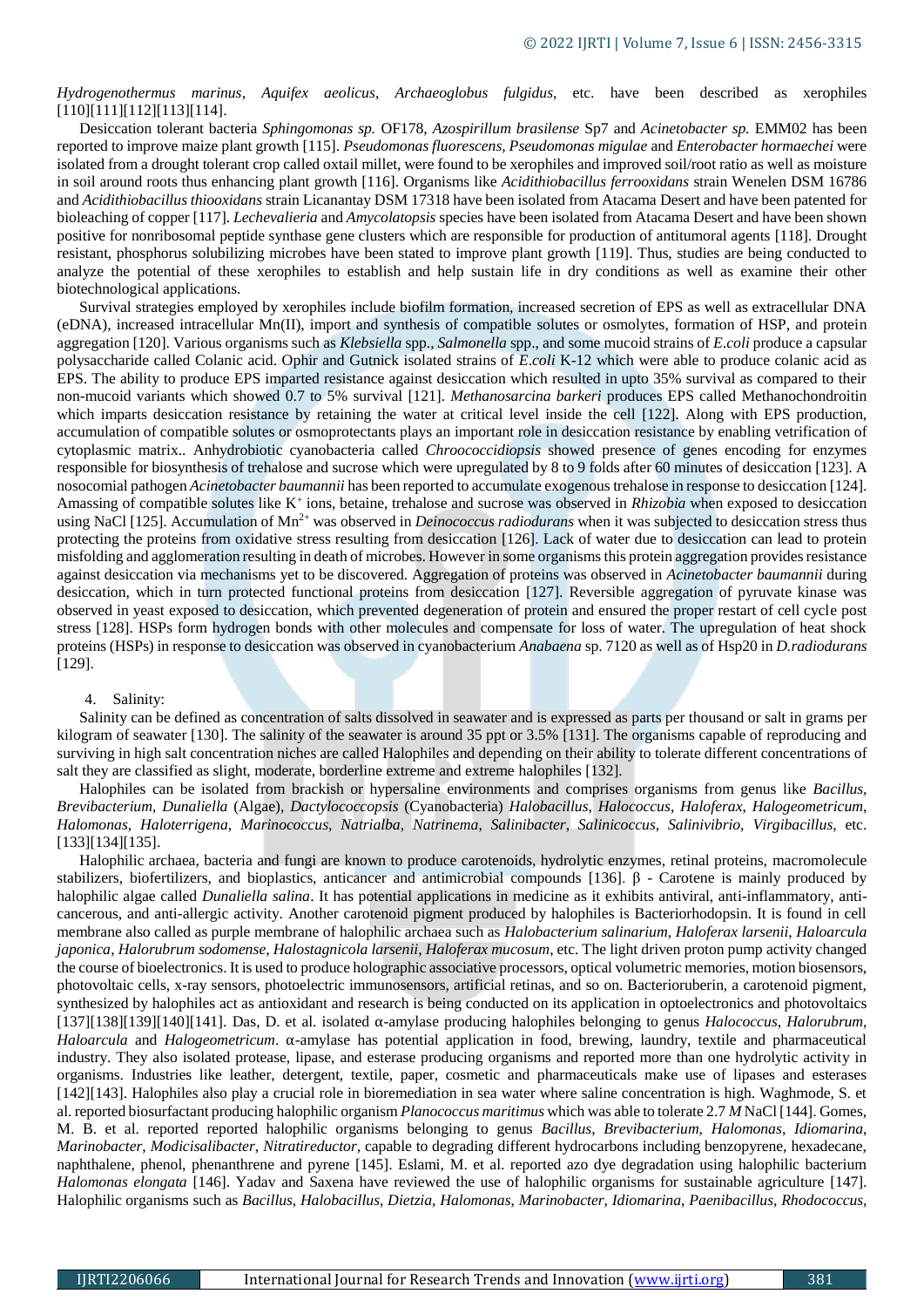*Planococcus*, *Stapia*, *Vibrio* and *Pseudomonas* are able to produce enzymes, L-arginase, L-asparaginase and L-glutaminase which manifest anticancer activity [148]. Production of bioplastics like polyhydroxyalkanoate (PHA), polyhydroxybutyrate (PHB) and polyhydroxyvalerate (PHV) have been reported in halophiles like *Halococcus*, *Halorubrum*, *Haloferax*, *Halobacterium*, *Halopiger*, *Natronobacterium*, *Haloarcula* and *Natranococcus* [149].

As we all know that higher concentration of salt outside cells leads to release of water from cells by a phenomenon called osmosis. Thus cellular membranes exhibit a key role in maintaining osmotic balance in halophilic organisms. It has been well established that the membrane proteins of halophilic organisms have more acidic and polar amino acid composition as compared to non-halophiles. The tetraethers responsible for locking the two halves of bilayer are absent in halophiles thus maintaining the fluidity of membranes in high salinity. Phosphatidylglycerol phosphate is the major component of lipid bilayer, with some amount of usual phosphatidyl glycerol. In some halobacterium species phosphate is substituted by sulfate. Thus, existence of high concentration of negative charge is an adaptive mechanism to cope up with extracellular high Na<sup>+</sup> concentrations along with internal K<sup>+</sup> concentration [150]. DasSarma et al. studied amino acid sequences of cold adapted proteins in halophilic archaea *Halorubrum lacusprofundi* from Antarctica. They found that amino acids found in mesophilic variants were replaced by acidic and polar amino acids. Also bigger amino acids were substituted with smaller ones resulting in misfolding of protein and thus imparting flexibility required to work under stress conditions [151]. Halophilic microorganisms maintain osmotic pressure within their cytoplasm by employing two strategies called salt-in cytoplasm and organic-osmolyte strategy. In the salt-in cytoplasm strategy, halophiles accumulate  $K^+$  ions along with Cl ions as counter ions within cytoplasm in molar concentrations which are later on replaced with Na<sup>+</sup> ions in the stationary phase. To make enzymes adaptive to these high ionic environments, they are composed of acidic charged amino acids. Thus this mechanism maintains the hydration within the cell. In the later strategy, organisms either produce or take up organic compatible solutes from the environment and thus maintain osmotic balance. These organic solutes can be sugars, amino acids and/or their derivatives, polyols. Other than maintaining osmotic balance, these organic solutes also stabilize proteins and cells [152].

Apart from these main strategies, various other mechanisms such as upregulation of heat shock proteins, stress proteins, DNA repair proteins like Uvr system, proteasome subunits and formation of biofilm, are observed within halophiles to deal with stress caused due to high salinity [153].

### 5. pH:

Depending on the pH, extremophiles are characterized into two categories namely, acidophiles and alkaliphiles. Acidophiles are those organisms whose optimal pH requirement lies between 1 and 5 whereas alkaliphiles are those who grow when pH is above 9 [154].

## A. Acidophiles:

Acidophiles are organisms that can continue to exist in highly acidic environments (pH 3–4)**.** Diverse group of archaea and bacteria can thrive in an acidic environment such as *Euryarchaeota, Ferroplasma, Acidobacter, Acidohalobacteria, Leptospirillum, Sulfobacillus, Acidibacillus, Desulfurococcus, Metallosphaera, Pyrococcus, Acidianus, Sulfolobus, picrophilus*. They are found in natural environments such as marine volcanic vents, acidic sulfur spring, solfataric fields, sulfuric pools, and geysers, acid mine drainage, acid rock drainage as well as artificial environments such as areas associated with human activities like metal ores and coal mining [155][156].

Acidophiles play a critical function in biomining of metals from the low-grade ores and the enzymes such as amylase, pectinase, cellulase, xylanase yielded by them have found several applications in the food and feed industry. α-amylase from *Pyrococcus furiosus* (pH5.5)*, Alicyclobacillus* (pH3.0)*, Bacillus acidicola* (pH-4.0), *Bacillus* sp. DR90 (pH-4.0) is used in the starch industry [157][158]. Pectinase from *Scleritium rolfsii* (pH-3.5)*, Mucor pusillus* (pH-5.0), *Rhizoctonia solani* (pH-4.8)*, Penicillium frequentans*  (pH-4.5) for fruit juice clarification [159]. Xylanase from *Aspergillus foetidus* (pH-5.3)*, Aspergillus Awamori* (pH-5.0) *and phytase from Aspergillus niger* (pH-5.0) is used in baking industry and animal feed [160][161][162]. *Acidithiobacillus and Ferroplasma* species are used for biological electricity production where as *Acidiphilium rubrum* is capable of removing contaminants from polluted extreme environments [159]**.** Chemolithotrophic bacterial strains *L. ferrooxidans* and *At. ferrooxidans* are used to detect organic molecules on Mars as chemolithoautotrophic acidophiles provide a link to early Earth when oxygen was unavailable. Tinto River (Spain) and Eagle plains (Canada), are also considered to be important terrestrial analogs of mars as they are inhabited by acidophilic microorganisms [163].

Microorganisms usually require a neutral intracellular pH, however the mechanism of acidophile homeostasis is unknown. The impenetrability of the cell membrane, which limits the inflow of protons into the cytoplasm, is one of the adaptations that helps acidophiles maintain their internal pH. There's a link between the existence of tetraether lipids in the cell membrane and acid pH tolerance in archaea. Another strategy for maintaining pH homeostasis and preventing protons from entering cells has been proposed: reducing the pore size of membrane channels. *At. ferrooxidans* outer membrane porin Omp40 has a bigger exterior loop that may be responsible for modulating the size of the pores in the cells as well as ion selectivity, as result in pH shift from pH3.5 to 1.5 they are expressed [163]. According to Baker-Austin, C., et al., the production of inside positive  $\Delta \psi$  that is formed by Donnan potential of positively charged ions is the second major strategy for the active mechanism used by acidophiles to minimize the influx of protons. A positive inside transmembrane potential is due to a reversed Δψ that could prevent protons from leakage into the cells. Acidophiles, in particular Na+/K+ transporters, may use similar techniques to generate a reversed membrane potential to oppose the inward flow of protons. Although raising the expression of secondary transporters and improving proton efflux and consumption are common strategies, the most effective technique is to minimize the proton permeability of the cell membrane. To respond to proton attack, acidophiles can produce a very impermeable membrane. When protons reach the cytoplasm, acidophiles use their buffering capacity to trap and release protons as one of their defense mechanisms. Buffer molecules containing basic amino acids like lysine, histidine, and arginine are found in the cells and aid in proton sequestration [164][165][163]. Metal tolerance is seen in acidophiles through both passive and active mechanisms. The metal efflux proteins transport metals out of the cytoplasm, and the metal is converted to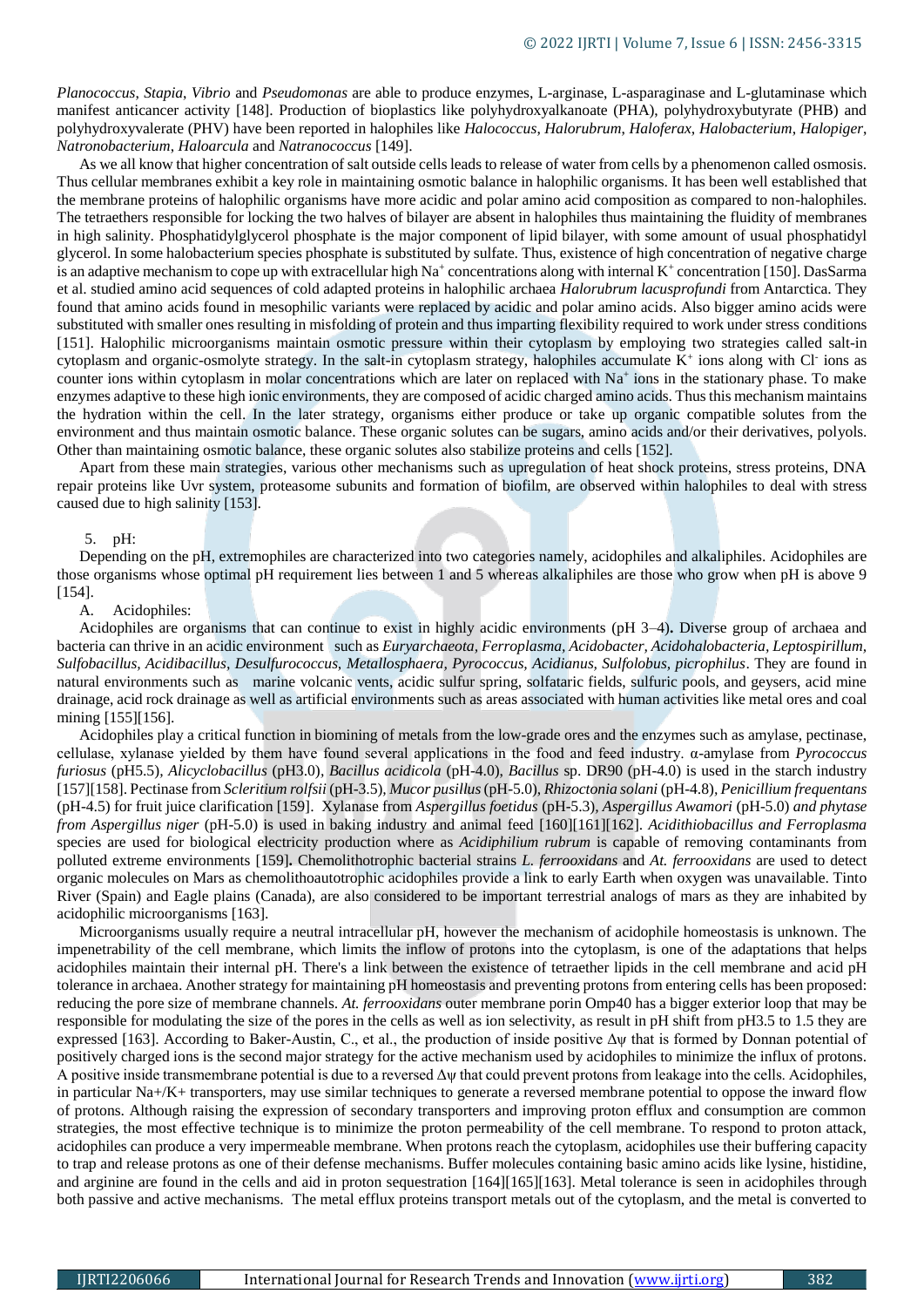a less harmful form by active processes. The creation of metal sulfate complexes reduces the concentration of the free metal ion, and an internal positive membrane potential provides a chemiosmotic gradient against which metal cations must flow in the passive process. These bacteria also resist high levels of metals by using active efflux or trapping of the metal ions by metal chaperones [166][167].

### B. Alkaliphiles:

Alkaliphilic microorganisms, often known as "alkaliphiles," are microorganisms that thrive at pH levels higher than 9, typically in the 10–13 range. Obligate alkaliphiles grow only at pH values of ~pH 9 and higher, while facultative alkaliphiles are strains that grow ideally under severe alkaline conditions but are still capable of thriving near neutral pH. Haloalkaliphiles require a high salinity (up to 33% (w/v) NaCl) as well as an alkaline pH (>pH 9)*. Bacillus pseudofirmus and Bacillus halodurans, Alkalibacterium strains Alkaliphilus metalliredigens, Thioalkalivibrio, and Pseudomonas alcaliphila, Natranaerobius thermophilus* were isolated from soda lakes, hydrothermal vents, and carbonate-rich soil [168]**.**

Alkaliphiles are widely used in industry, particularly in the detergent and textile industries. Alkaliphile enzymes have a wide range of industrial applications. Many products such as antibiotics and carotenoids have also been reported. Apart from that, they play a vital role in biogeocycling. Several reports suggested that they are also able to break down xenobiotic compounds [169]. Detergents, the food industry, and the tanning of leather all require alkaline proteases several bacillus strains such as *Bacillus cohnii D-6, Bacillus LP-Ya, Bacillus KSM-9860, Bacillus NP-1* were reported for the production of alkaline protease [170]. A high amount of an extracellular and thermostable xylanase enzyme has also been developed from *Bacillus pumilus ASH* [171]*.* Al-Johani, N. B., *et al.,* 2017 reported the development of alkaline amylase from *Bacillus subtilis* [172]. The antibiotic Naphthospironone A was isolated from alkalophilic *Nocardiopsis* species and showed cytotoxic and antibiotic action [173]. Carotenoids were produced using alkaliphilic *Microbacterium arborescens-AGSB, Paracoccus bogoriensis BOG6, and Roseinatronobacter thiooxidans ALG1* [169]**.**

All alkaliphiles have an intracellular pH homeostasis; alkaliphiles maintain a lower cytoplasmic pH than their external environment [174]. Alkaliphiles keep the intracellular pH below that of the surrounding environment. Metabolic energy is required to maintain the reversed pH gradient. Alkaliphiles have to take solutes from the environment. Aerobic alkaliphiles regulate their intracellular pH via a Na+/H+ antiporter in conjunction with H+ coupled respiration. [175]. The Mrp antiporter is a cation/proton antiporter which is most dominantly present in alkaliphiles [176]. Alkaliphiles are rich with negatively charged residues in their cell walls. The alkaliphilic's principal cell wall component is glutamic and glucuronic acids, which are negatively charged residues. This highly negatively charged cell wall structure interacts with cations such as H+, delaying the rapid loss of H+ from the cell surface due to the equilibration action of the alkaline bulk phase in the environment, which contributes considerably to alkaliphile pH homeostasis and bioenergetics [177]**.** One of the most essential difficulties for living in alkaline environments is bioenergetics. Alkaliphiles are thought to have mechanisms that compensate for the negative element, namely, a lack of H+, in energy production [178]. It has been studied that the isoelectric point of alkaliphilic proteins is much lower than its homologues found in other prokaryotic organisms. Such proteins have a reduced number of basic amino acids like arginine and lysine, and an increased number of acidic amino acids like glutamate and aspartate. Examples include, SecY protein present in *B.halodurans* C-125, c-binding domain of cytochrome oxidase subunit II found in *B.pseudofirmus* OF4 [179]. Many of the alkaliphiles are also thermophilic or halophilic in nature and thus the survival strategies other than those explained above remain the same.

#### **III. CONCLUSION**

Pigments, exopolysaccharides, various enzymes, and secondary metabolites extracted from extremophilic organisms have a wide range of applications. They can be used in various industries like detergents, textiles, pharmaceuticals, and the biotechnological industry. They show antitumor, antibacterial as well as antiviral activity and thus can be extensively used in medicinal treatments. Extremophiles can be employed in bioremediation strategies as they are adapted to harsh conditions and can still perform efficiently. Condition specific adaptive and defense strategies are exhibited by microorganisms. Archaea are the most robust and extremophilic class of microorganisms. Many different adaptation strategies have been discovered yet a lot is to be known and thus extensive research in the field of extremophiles is required.

#### **REFERENCES**

- [1] Rothschild, L. J., & Mancinelli, R. L. (2001). Life in extreme environments. *Nature, 409*(6823), 1092-1101.
- [2] Buzzini, P., Turchetti, B., & Yurkov, A. (2018). Extremophilic yeasts: the toughest yeasts around?. *Yeast, 35*(8), 487-497.
- [3] Scoma, A., Garrido-Amador, P., Nielsen, S. D., Røy, H., & Kjeldsen, K. U. (2019). The polyextremophilic bacterium Clostridium paradoxum attains piezophilic traits by modulating its energy metabolism and cell membrane composition. *Applied and environmental microbiology, 85*(15), e00802-19.
- [4] Scambos, T. A., Campbell, G. G., Pope, A., Haran, T., Muto, A., Lazzara, M., ... & Van den Broeke, M. R. (2018). Ultralow surface temperatures in East Antarctica from satellite thermal infrared mapping: the coldest places on Earth. *Geophysical research letters, 45*(12), 6124-6133.
- [5] McDermott, J. M., Sylva, S. P., Ono, S., German, C. R., & Seewald, J. S. (2018). Geochemistry of fluids from Earth's deepest ridge-crest hot-springs: Piccard hydrothermal field, Mid-Cayman Rise. *Geochimica et Cosmochimica Acta,* 228, 95-118.
- [6] Turchetti, B., Marconi, G., Sannino, C., Buzzini, P., & Albertini, E. (2020). DNA methylation changes induced by cold in psychrophilic and psychrotolerant Naganishia yeast species. *Microorganisms, 8*(2), 296.
- [7] Foltys, V., & Kirchnerová, K. (2006). Mesophilic and psychrotrophic aerobe sporulating microorganisms in raw cow's milk. *Central European Journal of Biology, 1*(4), 545-560.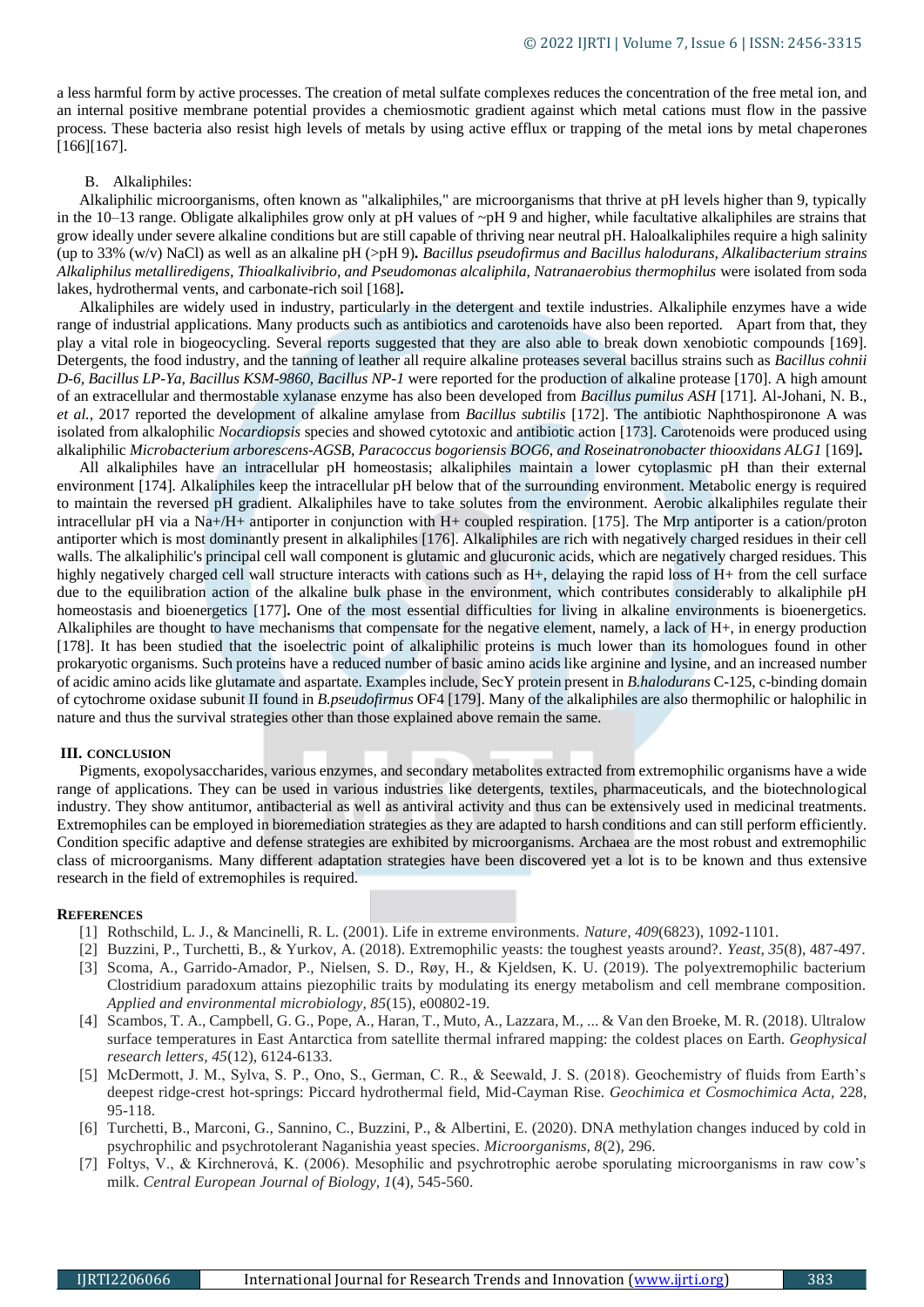- [8] Kushkevych, I., Cejnar, J., Vítězová, M., Vítěz, T., Dordević, D., & Bomble, Y. J. (2020). Occurrence of thermophilic microorganisms in different full scale biogas plants. *International journal of molecular sciences, 21*(1), 283.
- [9] Feller, G., & Gerday, C. (2003). Psychrophilic enzymes: hot topics in cold adaptation. *Nature reviews microbiology, 1*(3), 200-208.
- [10]Sinclair, N. A., & Stokes, J. L. (1964). Isolation of obligately anaerobic psychrophilic bacteria. *Journal of Bacteriology, 87*(3), 562-565.
- [11]Kishore, K. H., Begum, Z., Pathan, A. A. K., & Shivaji, S. (2010). Paenibacillus glacialis sp. nov., isolated from the Kafni glacier of the Himalayas, India. *International journal of systematic and evolutionary microbiology, 60*(8), 1909-1913.
- [12]Yadav, A. N., Kumar, V., Dhaliwal, H. S., Prasad, R., & Saxena, A. K. (2018). Microbiome in crops: diversity, distribution, and potential role in crop improvement. In *Crop improvement through microbial biotechnology* (pp. 305-332). Elsevier.
- [13]Chaudhary, D. K., Kim, D. U., Kim, D., & Kim, J. (2019). Flavobacterium petrolei sp. nov., a novel psychrophilic, dieseldegrading bacterium isolated from oil-contaminated Arctic soil. *Scientific reports, 9*(1), 1-9.
- [14]Govarthanan, M., Ameen, F., Kamala-Kannan, S., Selvankumar, T., Almansob, A., Alwakeel, S. S., & Kim, W. (2020). Rapid biodegradation of chlorpyrifos by plant growth-promoting psychrophilic Shewanella sp. BT05: An eco-friendly approach to clean up pesticide-contaminated environment. *Chemosphere, 247*, 125948.
- [15]Hari, R. K., Patel, T. R., & Martin, A. M. (1994). An overview of pigment production in biological systems: functions, biosynthesis, and applications in food industry. *Food Reviews International, 10*(1), 49-70.
- [16]Nakamura, Y., Sawada, T., Morita, Y., & Tamiya, E. (2002). Isolation of a psychrotrophic bacterium from the organic residue of a water tank keeping rainbow trout and antibacterial effect of violet pigment produced from the strain. *Biochemical Engineering Journal, 12*(1), 79-86.
- [17]Durán, N., Justo, G. Z., Ferreira, C. V., Melo, P. S., Cordi, L., & Martins, D. (2007). Violacein: properties and biological activities. *Biotechnology and applied biochemistry, 48*(3), 127-133.
- [18]Kawamukai, M. (2018). Biosynthesis and applications of prenylquinones. *Bioscience, biotechnology, and biochemistry, 82*(6), 963-977.
- [19]Chen, S., Hong, Y., Shao, Z., & Liu, Z. (2010). A cold-active β-glucosidase (Bgl1C) from a sea bacteria Exiguobacterium oxidotolerans A011. *World Journal of Microbiology and Biotechnology, 26*(8), 1427-1435.
- [20]Liu, X., Huang, Z., Zhang, X., Shao, Z., & Liu, Z. (2014). Cloning, expression and characterization of a novel cold-active and halophilic xylanase from Zunongwangia profunda. *Extremophiles, 18*(2), 441-450.
- [21]Cai, Z. W., Ge, H. H., Yi, Z. W., Zeng, R. Y., & Zhang, G. Y. (2018). Characterization of a novel psychrophilic and halophilic β-1, 3-xylanase from deep-sea bacterium, Flammeovirga pacifica strain WPAGA1. *International journal of biological macromolecules, 118*, 2176-2184.
- [22]Dou, S., Chi, N., Zhou, X., Zhang, Q., Pang, F., & Xiu, Z. (2018). Molecular cloning, expression, and biochemical characterization of a novel cold-active α-amylase from Bacillus sp. dsh19-1. *Extremophiles, 22*(5), 739-749.
- [23]Carillo, S., Casillo, A., Pieretti, G., Parrilli, E., Sannino, F., Bayer-Giraldi, M., ... & Corsaro, M. M. (2015). A unique capsular polysaccharide structure from the psychrophilic marine bacterium Colwellia psychrerythraea 34H that mimics antifreeze (glyco) proteins. *Journal of the American Chemical Society, 137*(1), 179-189.
- [24]Liu, C., Lu, J., Lu, L., Liu, Y., Wang, F., & Xiao, M. (2010). Isolation, structural characterization and immunological activity of an exopolysaccharide produced by Bacillus licheniformis 8-37-0-1. *Bioresource technology, 101*(14), 5528- 5533.
- [25]D'Amico, S., Claverie, P., Collins, T., Feller, G., Georlette, D., Gratia, E., ... & Gerday, C. (2001). Cold-adapted enzymes: an unachieved symphony. In *Cell and Molecular Response to Stress* (Vol. 2, pp. 31-42). Elsevier.
- [26] Goordial, J., Raymond-Bouchard, I., Zolotarov, Y., de Bethencourt, L., Ronholm, J., Shapiro, N., ... & Whyte, L. (2016). Cold adaptive traits revealed by comparative genomic analysis of the eurypsychrophile Rhodococcus sp. JG3 isolated from high elevation McMurdo Dry Valley permafrost, Antarctica. *FEMS microbiology ecology, 92*(2).
- [27]He, J., Yang, Z., Hu, B., Ji, X., Wei, Y., Lin, L., & Zhang, Q. (2015). Correlation of polyunsaturated fatty acids with the cold adaptation of Rhodotorula glutinis. *Yeast, 32*(11), 683-690.
- [28]Nishida, T., Morita, N., Yano, Y., Orikasa, Y., & Okuyama, H. (2007). The antioxidative function of eicosapentaenoic acid in a marine bacterium, Shewanella marinintestina IK-1. *FEBS letters, 581*(22), 4212-4216.
- [29]Okuyama, H., Orikasa, Y., & Nishida, T. (2008). Significance of antioxidative functions of eicosapentaenoic and docosahexaenoic acids in marine microorganisms. *Applied and Environmental Microbiology, 74*(3), 570-574.
- [30]Feng, S., Powell, S. M., Wilson, R., & Bowman, J. P. (2014). Extensive gene acquisition in the extremely psychrophilic bacterial species Psychroflexus torquis and the link to sea-ice ecosystem specialism. *Genome biology and evolution, 6*(1), 133-148.
- [31]Yoshida, K., Hashimoto, M., Hori, R., Adachi, T., Okuyama, H., Orikasa, Y., ... & Morita, N. (2016). Bacterial long-chain polyunsaturated fatty acids: their biosynthetic genes, functions, and practical use. *Marine drugs, 14*(5), 94.
- [32]Jagannadham, M. V., Chattopadhyay, M. K., Subbalakshmi, C., Vairamani, M., Narayanan, K., Mohan Rao, C., & Shivaji, S. (2000). Carotenoids of an Antarctic psychrotolerant bacterium, Sphingobacterium antarcticus, and a mesophilic bacterium, Sphingobacterium multivorum. *Archives of microbiology, 173*(5), 418-424.
- [33] Dieser, M., Greenwood, M., & Foreman, C. M. (2010). Carotenoid pigmentation in Antarctic heterotrophic bacteria as a strategy to withstand environmental stresses. *Arctic, Antarctic, and Alpine Research, 42*(4), 396-405.
- [34]Mykytczuk, N., Foote, S. J., Omelon, C. R., Southam, G., Greer, C. W., & Whyte, L. G. (2013). Bacterial growth at− 15 C; molecular insights from the permafrost bacterium Planococcus halocryophilus Or1. *The ISME journal, 7*(6), 1211-1226.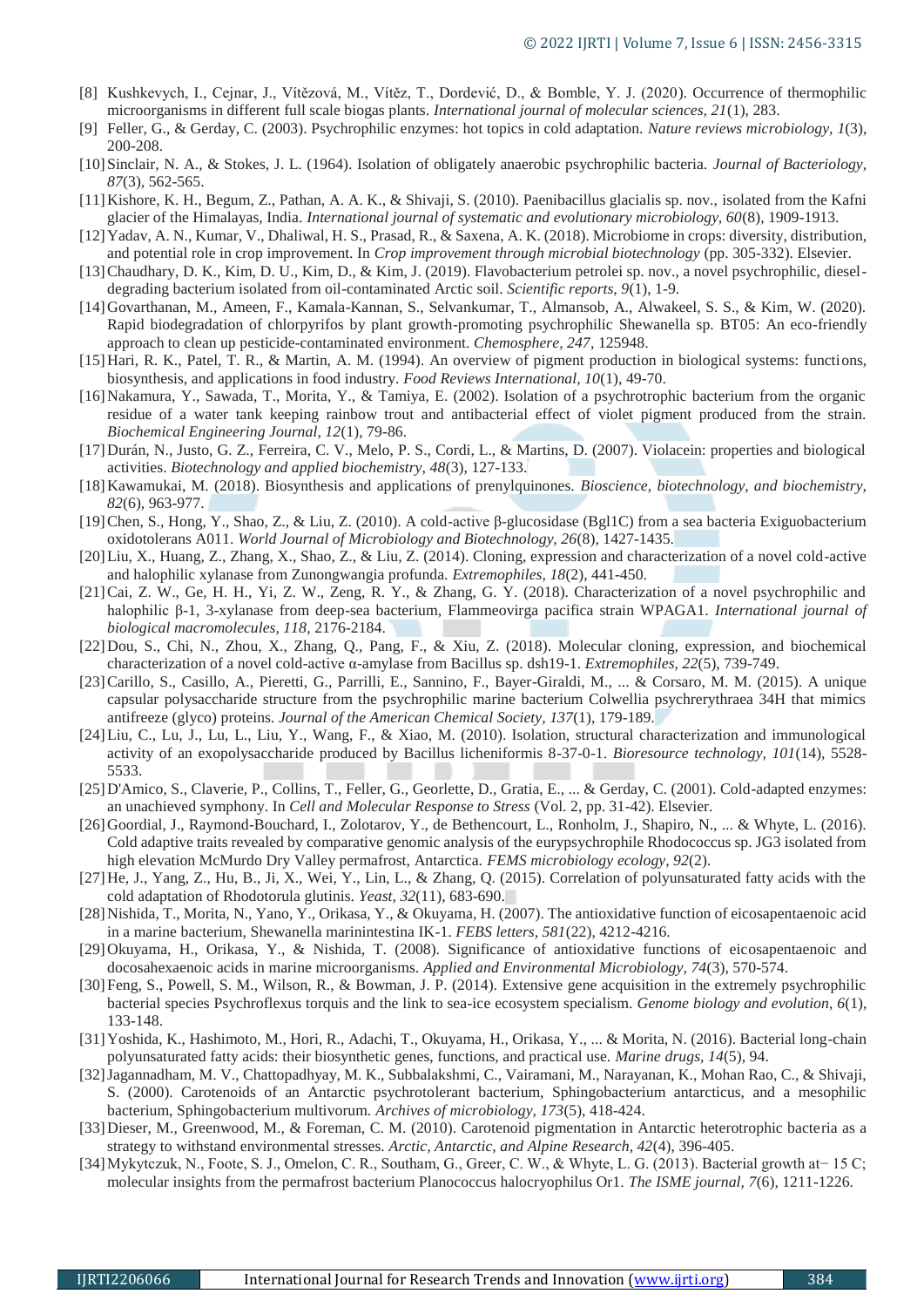- [35]Corsaro, M. M., Casillo, A., Parrilli, E., & Tutino, M. L. (2017). Molecular structure of lipopolysaccharides of cold-adapted bacteria. In *Psychrophiles: from biodiversity to biotechnology* (pp. 285-303). Springer, Cham.
- [36] Ghobakhlou, A. F., Johnston, A., Harris, L., Antoun, H., & Laberge, S. (2015). Microarray transcriptional profiling of Arctic Mesorhizobium strain N33 at low temperature provides insights into cold adaption strategies. *BMC genomics, 16*(1), 1-14.
- [37]Fonseca, F., Meneghel, J., Cenard, S., Passot, S., & Morris, G. J. (2016). Determination of intracellular vitrification temperatures for unicellular microorganisms under conditions relevant for cryopreservation. *PLoS One, 11*(4), e0152939.
- [38]Kim, H. J., Lee, J. H., Hur, Y. B., Lee, C. W., Park, S. H., & Koo, B. W. (2017). Marine antifreeze proteins: structure, function, and application to cryopreservation as a potential cryoprotectant. *Marine drugs, 15*(2), 27.
- [39]Kawahara, H. (2013). Characterizations of functions of biological materials having controlling-ability against ice crystal growth. In *Advanced Topics on Crystal Growth* (pp. 119-143). Rijeka, Croatia: InTech.
- [40]Tendulkar, S., Hattiholi, A., Chavadar, M., & Dodamani, S. (2021). Psychrophiles: A journey of hope. *Journal of biosciences, 46*(3), 1-15.
- [41]Garcia-Lopez, E., Alcazar, P., & Cid, C. (2021). Identification of Biomolecules Involved in the Adaptation to the Environment of Cold-Loving Microorganisms and Metabolic Pathways for Their Production. *Biomolecules, 11*(8), 1155.
- [42]Lim, J., Thomas, T., & Cavicchioli, R. (2000). Low temperature regulated DEAD-box RNA helicase from the Antarctic archaeon, Methanococcoides burtonii. *Journal of molecular biology, 297*(3), 553-567.
- [43]Tribelli, P. M., & López, N. I. (2018). Reporting key features in cold-adapted bacteria. *Life, 8*(1), 8.
- [44] Zeldes, B. M., Keller, M. W., Loder, A. J., Straub, C. T., Adams, M. W., & Kelly, R. M. (2015). Extremely thermophilic microorganisms as metabolic engineering platforms for production of fuels and industrial chemicals. *Frontiers in microbiology, 6*, 1209.
- [45]Elumalai, P., Parthipan, P., Narenkumar, J., Anandakumar, B., Madhavan, J., Oh, B. T., & Rajasekar, A. (2019). Role of thermophilic bacteria (Bacillus and Geobacillus) on crude oil degradation and biocorrosion in oil reservoir environment. *3 Biotech, 9*(3), 1-11.
- [46] Naganthran, A., Masomian, M., Rahman, R. N. Z. R. A., Ali, M. S. M., & Nooh, H. M. (2017). Improving the efficiency of new automatic dishwashing detergent formulation by addition of thermostable lipase, protease and amylase. *Molecules, 22*(9), 1577.
- [47]Kin, M. G., & Lee, S. B. (1996). Enzymatic resolution of racemic ibuprofen by lipase-catalyzed esterification reaction: Effects of water content and solid supports. *Journal of fermentation and bioengineering, 81*(3), 269-271.
- [48]Ramnath, L., Sithole, B., & Govinden, R. (2017). Classification of lipolytic enzymes and their biotechnological applications in the pulping industry. *Canadian journal of microbiology, 63*(3), 179-192.
- [49]Bruins, M. E., Janssen, A. E., & Boom, R. M. (2001). Thermozymes and their applications. *Applied biochemistry and biotechnology, 90*(2), 155-186.
- [50]Ghosh, M., Grunden, A. M., Dunn, D. M., Weiss, R., & Adams, M. W. (1998). Characterization of native and recombinant forms of an unusual cobalt-dependent proline dipeptidase (prolidase) from the hyperthermophilic archaeon Pyrococcus furiosus. *Journal of bacteriology, 180*(18), 4781-4789.
- [51]Hou, Y., Chen, X., Chan, Z., & Zeng, R. (2015). Expression and characterization of a thermostable and pH-stable β-agarase encoded by a new gene from Flammeovirga pacifica WPAGA1. *Process Biochemistry, 50*(7), 1068-1075.
- [52]Fu, X. T., & Kim, S. M. (2010). Agarase: review of major sources, categories, purification method, enzyme characteristics and applications. *Marine drugs, 8*(1), 200-218.
- [53]Saiki, R. K., Scharf, S., Faloona, F., Mullis, K. B., Horn, G. T., Erlich, H. A., & Arnheim, N. (1985). Enzymatic amplification of β-globin genomic sequences and restriction site analysis for diagnosis of sickle cell anemia. *Science, 230*(4732), 1350-1354.
- [54]Chen, G., An, X., Li, H., Lai, F., Yuan, E., Xia, X., & Zhang, Q. (2021). Detoxification of azo dye Direct Black G by thermophilic Anoxybacillus sp. PDR2 and its application potential in bioremediation. *Ecotoxicology and Environmental Safety, 214*, 112084.
- [55]Zerva, A., Koutroufini, E., Kostopoulou, I., Detsi, A., & Topakas, E. (2019). A novel thermophilic laccase-like multicopper oxidase from Thermothelomyces thermophila and its application in the oxidative cyclization of 2′, 3, 4-trihydroxychalcone. *New biotechnology, 49*, 10-18.
- [56] Reizer, J., Grossowicz, N., & Barenholz, Y. (1985). The effect of growth temperature on the thermotropic behavior of the membranes of a thermophilic Bacillus. Composition-structure-function relationships. *Biochimica et Biophysica Acta (BBA)-Biomembranes, 815*(2), 268-280.
- [57]Svobodová, J., & Svoboda, P. (1988). Membrane fluidity inBacillus subtilis. Physical change and biological adaptation. *Folia microbiologica, 33*(3), 161-169.
- [58]Sahonero-Canavesi, D. X., Villanueva, L., Bale, N. J., Bosviel, J., Koenen, M., Hopmans, E. C., & Sinninghe Damsté, J. S. (2021). Changes in the distribution of membrane lipids during growth of Thermotoga maritima at different temperatures: Indications for the potential mechanism of biosynthesis of ether-bound diabolic acid (membrane-spanning) lipids. *Applied and Environmental Microbiology*, AEM-01763.
- [59]De Rosa, M. (1988). De Rosa, M.; Gambacorta, A. The lipids of Archaebacteria. *Prog. Lipid Res, 27*, 153-175.
- [60]Singer, G. A., & Hickey, D. A. (2003). Thermophilic prokaryotes have characteristic patterns of codon usage, amino acid composition and nucleotide content. *Gene, 317*, 39-47.
- [61]Tekaia, F., Yeramian, E., & Dujon, B. (2002). Amino acid composition of genomes, lifestyles of organisms, and evolutionary trends: a global picture with correspondence analysis. *Gene, 297*(1-2), 51-60.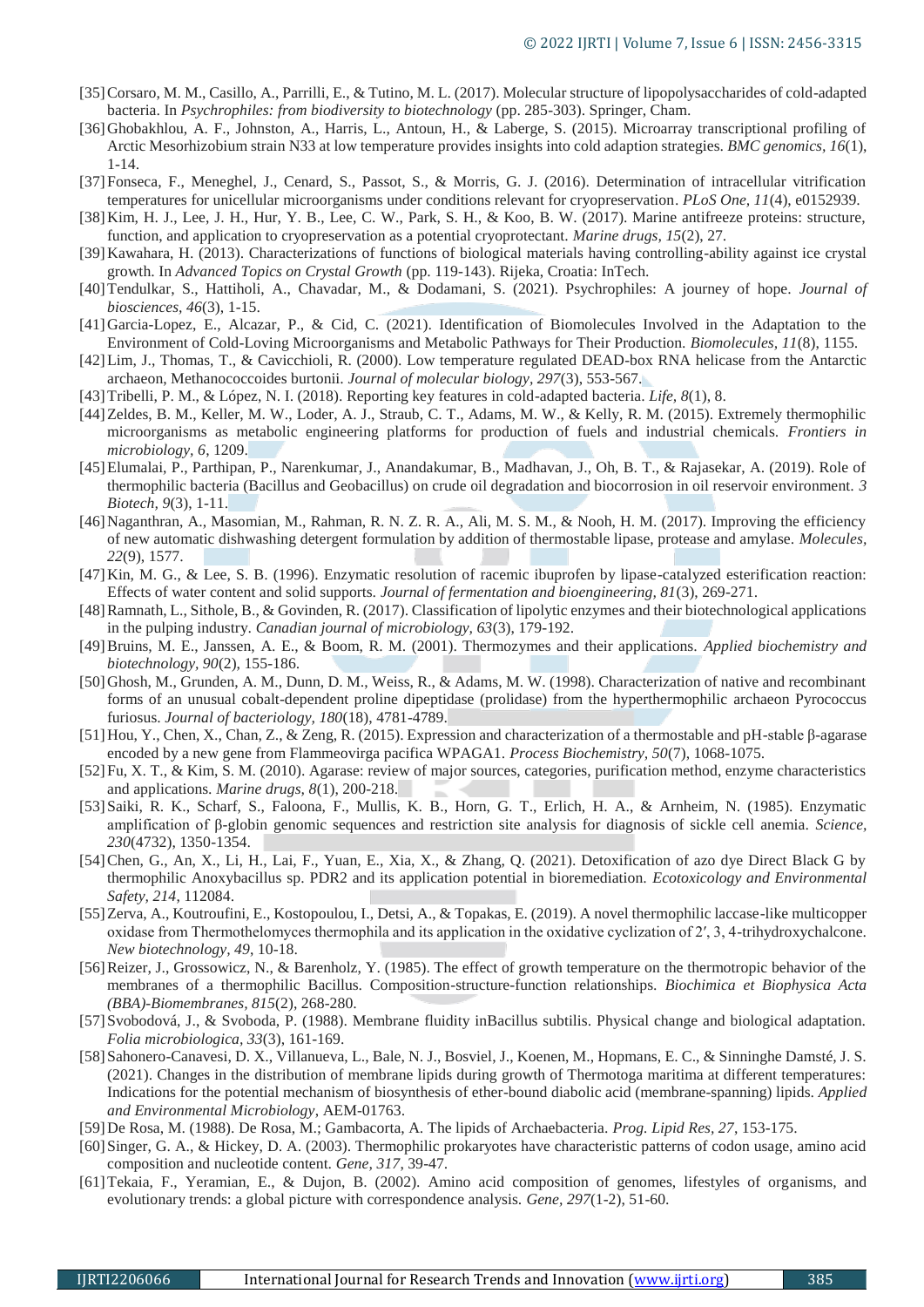- [62]Friedman, R., Drake, J. W., & Hughes, A. L. (2004). Genome-wide patterns of nucleotide substitution reveal stringent functional constraints on the protein sequences of thermophiles. *Genetics, 167*(3), 1507-1512.
- [63]Kumar, S., & Nussinov, R. (2001). Fluctuations in ion pairs and their stabilities in proteins. *Proteins: Structure, Function, and Bioinformatics, 43*(4), 433-454.
- [64] Netzer, W. J., & Hartl, F. U. (1998). Protein folding in the cytosol: chaperonin-dependent and-independent mechanisms. *Trends in biochemical sciences, 23*(2), 68-73.
- [65]Kumsta, C., & Jakob, U. (2009). Redox-regulated chaperones. *Biochemistry, 48*(22), 4666-4676.
- [66]Phipps, B. M., Typke, D., Hegerl, R., Volker, S., Hoffmann, A., Stetter, K. O., & Baumeister, W. (1993). Structure of a molecular chaperone from a thermophilic archaebacterium. *Nature, 361*(6411), 475-477.
- [67]Macario, A. J., Lange, M., Ahring, B. K., & De Macario, E. C. (1999). Stress genes and proteins in the archaea. *Microbiology and Molecular Biology Reviews, 63*(4), 923-967.
- [68]Kanodia, S., & Roberts, M. F. (1983). Methanophosphagen: unique cyclic pyrophosphate isolated from Methanobacterium thermoautotrophicum. *Proceedings of the National Academy of Sciences, 80*(17), 5217-5221.
- [69]Shima, S., Hérault, D. A., Berkessel, A., & Thauer, R. K. (1998). Activation and thermostabilization effects of cyclic 2, 3 diphosphoglycerate on enzymes from the hyperthermophilic Methanopyrus kandleri. *Archives of microbiology, 170*(6), 469-472.
- [70]Lentzen, G., & Schwarz, T. (2006). Extremolytes: natural compounds from extremophiles for versatile applications. *Applied microbiology and biotechnology, 7*2(4), 623-634.
- [71]Lamosa, P., Burke, A., Peist, R., Huber, R., Liu, M. Y., Silva, G., ... & Santos, H. (2000). Thermostabilization of proteins by diglycerol phosphate, a new compatible solute from the hyperthermophile Archaeoglobus fulgidus. *Applied and Environmental Microbiology, 66*(5), 1974-1979.
- [72] Becker, J., & Wittmann, C. (2020). Microbial production of extremolytes—high-value active ingredients for nutrition, health care, and well-being. *Current opinion in biotechnology, 65*, 118-128.
- [73]Galtier, N., & Lobry, J. R. (1997). Relationships between genomic G+ C content, RNA secondary structures, and optimal growth temperature in prokaryotes. *Journal of molecular evolution, 44*(6), 632-636.
- [74]Paz, A., Mester, D., Baca, I., Nevo, E., & Korol, A. (2004). Adaptive role of increased frequency of polypurine tracts in mRNA sequences of thermophilic prokaryotes. *Proceedings of the National Academy of Sciences, 101*(9), 2951-2956.
- [75]Saha, D., Panda, A., Podder, S., & Ghosh, T. C. (2015). Overlapping genes: a new strategy of thermophilic stress tolerance in prokaryotes. *Extremophiles, 19*(2), 345-353.
- [76]Senatore, G., Mastroleo, F., Leys, N., & Mauriello, G. (2018). Effect of microgravity & space radiation on microbes. *Future Microbiology, 13*(07), 831-847.
- [77]McCoy, K. B., Derecho, I., Wong, T., Tran, H. M., Huynh, T. D., La Duc, M. T., ... & Mogul, R. (2012). Insights into the extremotolerance of Acinetobacter radioresistens 50v1, a gram-negative bacterium isolated from the Mars Odyssey spacecraft. *Astrobiology, 12*(9), 854-862.
- [78]Minton, K. W. (1996). Repair of ionizing-radiation damage in the radiation resistant bacterium Deinococcus radiodurans. *Mutation Research/DNA Repair, 363*(1), 1-7.
- [79]Selbmann, L., Pacelli, C., Zucconi, L., Dadachova, E., Moeller, R., de Vera, J. P., & Onofri, S. (2018). Resistance of an Antarctic cryptoendolithic black fungus to radiation gives new insights of astrobiological relevance. *Fungal biology, 122*(6), 546-554.
- [80]Vaishampayan, P. A., Rabbow, E., Horneck, G., & Venkateswaran, K. J. (2012). Survival of Bacillus pumilus spores for a prolonged period of time in real space conditions. *Astrobiology, 12*(5), 487-497.
- [81]Baqué, M., de Vera, J. P., Rettberg, P., & Billi, D. (2013). The BOSS and BIOMEX space experiments on the EXPOSE-R2 mission: Endurance of the desert cyanobacterium Chroococcidiopsis under simulated space vacuum, Martian atmosphere, UVC radiation and temperature extremes. *Acta Astronautica, 91*, 180-186.
- [82]Sakashita, T., Suzuki, M., Hamada, N., Shimozawa, Y., Shirai-Fukamoto, K., Yokota, Y., ... & Kobayashi, Y. (2012). Behavioral resistance of Caenorhabditis elegans against high-LET radiation exposure. *Biological Sciences in Space*, 26, 7- 11.
- [83]Brandt, A., de Vera, J. P., Onofri, S., & Ott, S. (2015). Viability of the lichen Xanthoria elegans and its symbionts after 18 months of space exposure and simulated Mars conditions on the ISS. *International Journal of Astrobiology, 14*(3), 411- 425.
- [84]Musilova, M., Wright, G., Ward, J. M., & Dartnell, L. R. (2015). Isolation of radiation-resistant bacteria from Mars analog Antarctic Dry Valleys by preselection, and the correlation between radiation and desiccation resistance. *Astrobiology, 15*(12), 1076-1090.
- [85] Lopez-Fernandez, M., Jroundi, F., Ruiz-Fresneda, M. A., & Merroun, M. L. (2021). Microbial interaction with and tolerance of radionuclides: underlying mechanisms and biotechnological applications. *Microbial Biotechnology, 14*(3), 810-828.
- [86]De la Coba, F., Aguilera, J., De Galvez, M. V., Alvarez, M., Gallego, E., Figueroa, F. L., & Herrera, E. (2009). Prevention of the ultraviolet effects on clinical and histopathological changes, as well as the heat shock protein-70 expression in mouse skin by topical application of algal UV-absorbing compounds. *Journal of dermatological science, 55*(3), 161-169.
- [87]Asgarani, E., Terato, H., Asagoshi, K., Shahmohammadi, H. R., Ohyama, Y., Saito, T., ... & Ide, H. (2000). Purification and characterization of a novel DNA repair enzyme from the extremely radioresistant bacterium Rubrobacter radiotolerans. *Journal of radiation research, 41*(1), 19-34.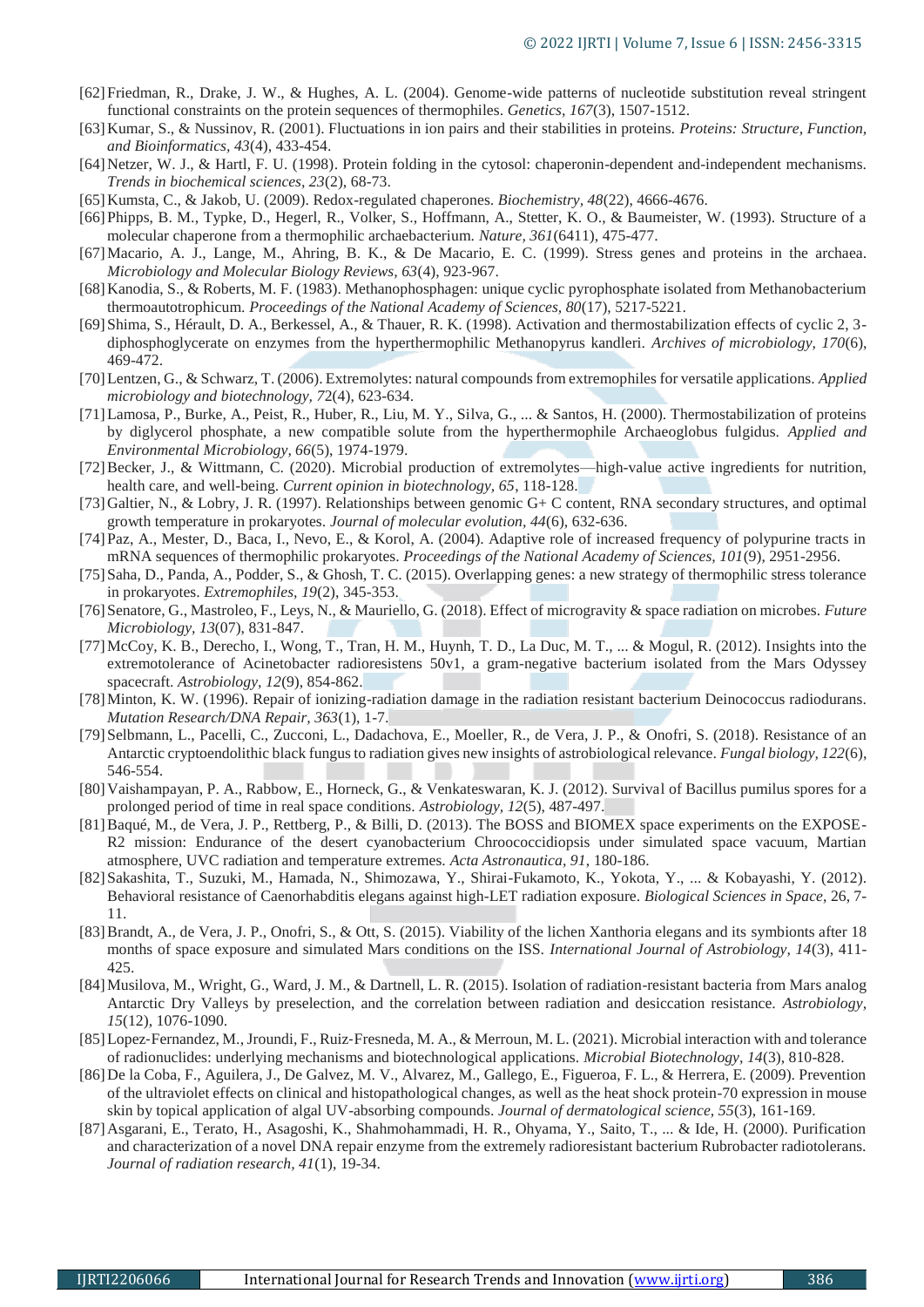- [88] Gabani, P., Copeland, E., Chandel, A. K., & Singh, O. V. (2012). Ultraviolet-radiation-resistant isolates revealed cellulosedegrading species of Cellulosimicrobium cellulans (UVP 1) and Bacillus pumilus (UVP 4). *Biotechnology and applied biochemistry, 59*(5), 395-404.
- [89]Lloyd, J. R., Leang, C., Myerson, A. L. H., Coppi, M. V., Cuifo, S., Methe, B., ... & Lovley, D. R. (2003). Biochemical and genetic characterization of PpcA, a periplasmic c-type cytochrome in Geobacter sulfurreducens. *Biochemical Journal, 369*(1), 153-161.
- [90]Baumeister, W., Kübler, O., & Zingsheim, H. P. (1981). The structure of the cell envelope of Micrococcus radiodurans as revealed by metal shadowing and decoration. *Journal of ultrastructure research, 75*(1), 60-71.
- [91]Thompson, B. G., Murray, R. G. E., & Boyce, J. F. (1982). The association of the surface array and the outer membrane of Deinococcus radiodurans. *Canadian Journal of Microbiology, 28*(9), 1081-1088.
- [92]Kübler, O., & Baumeister, W. (1978). The structure of a periodic cell wall component (HPI-layer of Micrococcus radiodurans). *Cytobiologie, 17*(1), 1-9.
- [93]Battista, J. R. (1997). Against all odds: the survival strategies of Deinococcus radiodurans. *Annual review of microbiology, 51*(1), 203-224.
- [94]Slade, D., & Radman, M. (2011). Oxidative stress resistance in Deinococcus radiodurans. *Microbiology and molecular biology reviews, 75*(1), 133-191.
- [95]Markillie, L. M., Varnum, S. M., Hradecky, P., & Wong, K. K. (1999). Targeted mutagenesis by duplication insertion in the radioresistant bacterium Deinococcus radiodurans: radiation sensitivities of catalase (katA) and superoxide dismutase (sodA) mutants. *Journal of Bacteriology, 181*(2), 666-669.
- [96]Jung, K. W., Lim, S., & Bahn, Y. S. (2017). Microbial radiation-resistance mechanisms. *Journal of Microbiology, 55*(7), 499-507.
- [97]Agostini, H. J., Carroll, J. D., & Minton, K. W. (1996). Identification and characterization of uvrA, a DNA repair gene of Deinococcus radiodurans. *Journal of bacteriology, 178*(23), 6759-6765.
- [98]Makarova, K. S., Aravind, L., Wolf, Y. I., Tatusov, R. L., Minton, K. W., Koonin, E. V., & Daly, M. J. (2001). Genome of the extremely radiation-resistant bacterium Deinococcus radiodurans viewed from the perspective of comparative genomics. *Microbiology and molecular biology reviews, 65*(1), 44-79.
- [99]Rajpurohit, Y. S., Sharma, D. K., & Misra, H. S. (2021). PprA protein inhibits DNA strand exchange and ATP hydrolysis of Deinococcus RecA and regulates the recombination in gamma-irradiated cells. *Frontiers in cell and developmental biology, 9*.
- [100] Rajpurohit, Y. S., Bihani, S. C., Waldor, M. K., & Misra, H. S. (2016). Phosphorylation of Deinococcus radiodurans RecA regulates its activity and may contribute to radioresistance. *Journal of Biological Chemistry, 291*(32), 16672-16685.
- [101] Tanaka, M., Narumi, I., Funayama, T., Kikuchi, M., Watanabe, H., Matsunaga, T., ... & Yamamoto, K. (2005). Characterization of pathways dependent on the uvsE, uvrA1, or uvrA2 gene product for UV resistance in Deinococcus radiodurans. *Journal of bacteriology, 187*(11), 3693-3697.
- [102] Mishra, S., Chaudhary, R., Singh, S., Kota, S., & Misra, H. S. (2019). Guanine quadruplex DNA regulates gamma radiation response of genome functions in the radioresistant bacterium Deinococcus radiodurans. *Journal of Bacteriology, 201*(17), e00154-19.
- [103] Webb, K. M., & DiRuggiero, J. (2012). Role of Mn2+ and compatible solutes in the radiation resistance of thermophilic bacteria and archaea. *Archaea*, 2012.
- [104] Zivanovic, Y., Armengaud, J., Lagorce, A., Leplat, C., Guérin, P., Dutertre, M., ... & Confalonieri, F. (2009). Genome analysis and genome-wide proteomics of Thermococcus gammatolerans, the most radioresistant organism known amongst the Archaea. *Genome biology, 10*(6), 1-23.
- [105] Barbier, E., Lagorce, A., Hachemi, A., Dutertre, M., Gorlas, A., Morand, L., ... & Breton, J. (2016). Oxidative DNA damage and repair in the radioresistant archaeon Thermococcus gammatolerans. *Chemical Research in Toxicology, 29*(11), 1796-1809.
- [106] Rodrigues, J. V., Abreu, I. A., Cabelli, D., & Teixeira, M. (2006). Superoxide reduction mechanism of Archaeoglobus fulgidus one-iron superoxide reductase. *Biochemistry, 45*(30), 9266-9278.
- [107] Leprince, O., & Buitink, J. (2010). Desiccation tolerance: from genomics to the field. *Plant Science, 179*(6), 554- 564.
- [108] Alpert, P. (2005). The limits and frontiers of desiccation-tolerant life. *Integrative and comparative biology, 45*(5), 685-695.
- [109] Blasius, M., Hübscher, U., & Sommer, S. (2008). Deinococcus radiodurans: what belongs to the survival kit?. Critical reviews in biochemistry and molecular biology, 43(3), 221-238.
- [110] LeBlanc, J. C., Gonçalves, E. R., & Mohn, W. W. (2008). Global response to desiccation stress in the soil actinomycete Rhodococcus jostii RHA1. *Applied and environmental microbiology, 74*(9), 2627-2636.
- [111] Cytryn, E. J., Sangurdekar, D. P., Streeter, J. G., Franck, W. L., Chang, W. S., Stacey, G., ... & Sadowsky, M. J. (2007). Transcriptional and physiological responses of Bradyrhizobium japonicum to desiccation-induced stress. *Journal of bacteriology, 189*(19), 6751-6762.
- [112] Harland, C. W., Rabuka, D., Bertozzi, C. R., & Parthasarathy, R. (2008). The Mycobacterium tuberculosis virulence factor trehalose dimycolate imparts desiccation resistance to model mycobacterial membranes. *Biophysical journal, 94*(12), 4718-4724.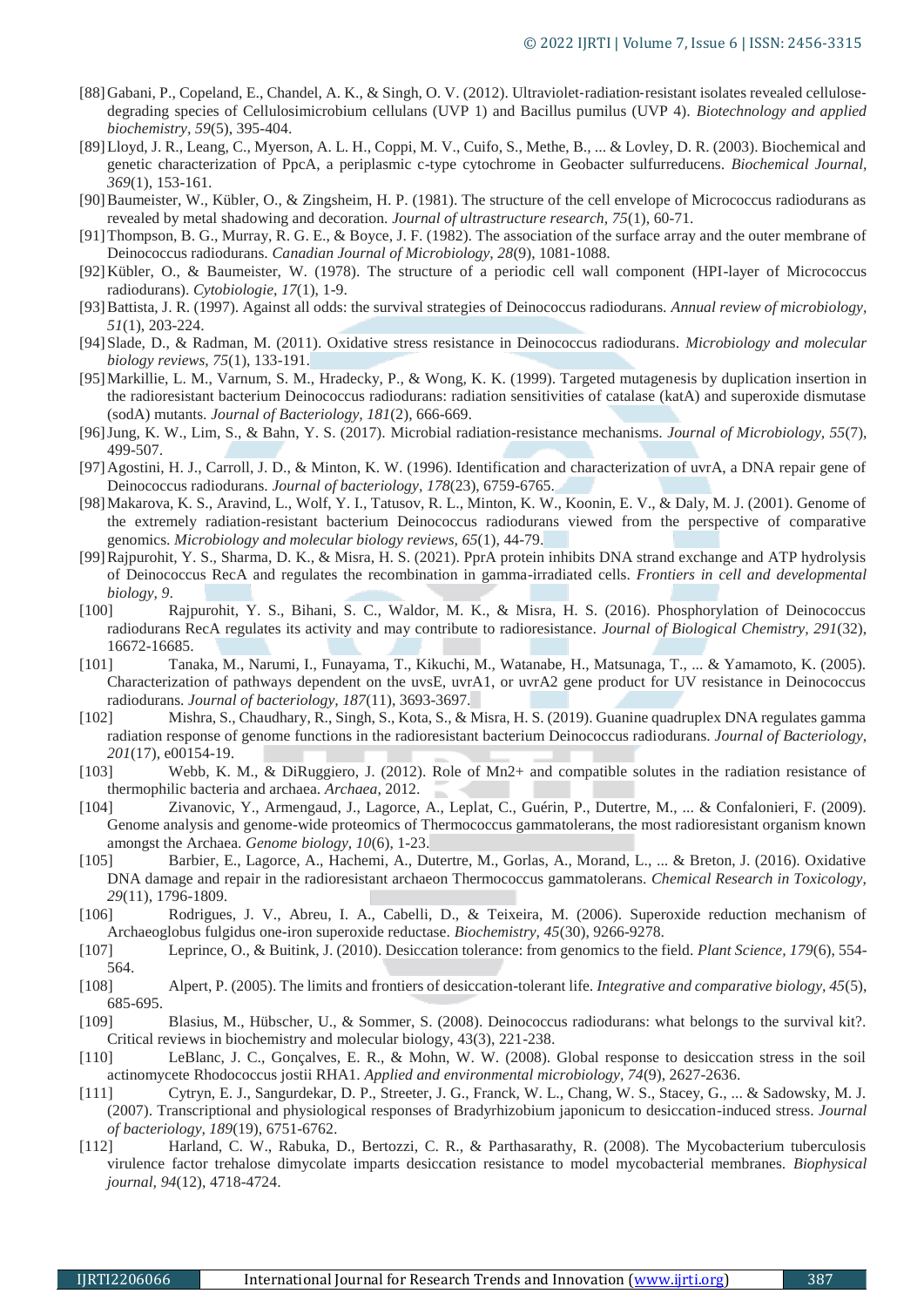- [113] Ding, T., Yu, Y. Y., Hwang, C. A., Dong, Q. L., Chen, S. G., Ye, X. Q., & Liu, D. H. (2016). Modeling the effect of water activity, pH, and temperature on the probability of enterotoxin a production by Staphylococcus aureus. *Journal of food protection, 79*(1), 148-152.
- [114] Beblo, K., Rabbow, E., Rachel, R., Huber, H., & Rettberg, P. (2009). Tolerance of thermophilic and hyperthermophilic microorganisms to desiccation. *Extremophiles, 13*(3), 521-531.
- [115] Molina-Romero, D., Baez, A., Quintero-Hernández, V., Castañeda-Lucio, M., Fuentes-Ramírez, L. E., Bustillos-Cristales, M. D. R., ... & Muñoz-Rojas, J. (2017). Compatible bacterial mixture, tolerant to desiccation, improves maize plant growth. *PloS one, 12*(11), e0187913.
- [116] Niu, X., Song, L., Xiao, Y., & Ge, W. (2018). Drought-tolerant plant growth-promoting rhizobacteria associated with foxtail millet in a semi-arid agroecosystem and their potential in alleviating drought stress. *Frontiers in microbiology, 8*, 2580.
- [117] Azua-Bustos, A., & González-Silva, C. (2014). Biotechnological applications derived from microorganisms of the Atacama Desert. *BioMed research international*, 2014.
- [118] Okoro, C. K., Brown, R., Jones, A. L., Andrews, B. A., Asenjo, J. A., Goodfellow, M., & Bull, A. T. (2009). Diversity of culturable actinomycetes in hyper-arid soils of the Atacama Desert, Chile. *Antonie Van Leeuwenhoek, 95*(2), 121-133.
- [119] Kour, D., Rana, K. L., Yadav, A. N., Yadav, N., Kumar, V., Kumar, A., ... & Saxena, A. K. (2019). Droughttolerant phosphorus-solubilizing microbes: biodiversity and biotechnological applications for alleviation of drought stress in plants. In *Plant growth promoting rhizobacteria for sustainable stress management* (pp. 255-308). Springer, Singapore.
- [120] Esbelin, J., Santos, T., & Hébraud, M. (2018). Desiccation: an environmental and food industry stress that bacteria commonly face. *Food microbiology, 69*, 82-88.
- [121] Ophir, T., & Gutnick, D. L. (1994). A role for exopolysaccharides in the protection of microorganisms from desiccation. *Applied and environmental microbiology, 60*(2), 740-745.
- [122] Anderson, K. L., Apolinario, E. E., & Sowers, K. R. (2012). Desiccation as a long-term survival mechanism for the archaeon Methanosarcina barkeri. *Applied and environmental microbiology, 78*(5), 1473-1479.
- [123] Fagliarone, C., Napoli, A., Chiavarini, S., Baqué, M., De Vera, J. P., & Billi, D. (2020). Biomarker preservation and survivability under extreme dryness and Mars-like UV flux of a desert cyanobacterium capable of trehalose and sucrose accumulation. *Frontiers in Astronomy and Space Sciences, 7*, 31.
- [124] Zeidler, S., & Müller, V. (2019). The role of compatible solutes in desiccation resistance of Acinetobacter baumannii. *Microbiologyopen, 8*(5), e00740.
- [125] Vriezen, J. A., De Bruijn, F. J., & Nusslein, K. (2007). Responses of rhizobia to desiccation in relation to osmotic stress, oxygen, and temperature. *Applied and environmental microbiology, 73*(11), 3451-3459.
- [126] Jin, M., Xiao, A., Zhu, L., Zhang, Z., Huang, H., & Jiang, L. (2019). The diversity and commonalities of the radiation-resistance mechanisms of Deinococcus and its up-to-date applications. *AMB Express, 9*(1), 1-12.
- [127] Wang, X., Cole, C. G., DuPai, C. D., & Davies, B. W. (2020). Protein aggregation is associated with Acinetobacter baumannii desiccation tolerance. *Microorganisms, 8*(3), 343.
- [128] Saad, S., Cereghetti, G., Feng, Y., Picotti, P., Peter, M., & Dechant, R. (2017). Reversible protein aggregation is a protective mechanism to ensure cell cycle restart after stress. *Nature cell biology, 19*(10), 1202-1213.
- [129] García, A. H. (2011). Anhydrobiosis in bacteria: from physiology to applications. *Journal of biosciences, 36*(5), 939-950.
- [130] Lagerloef, G. (2001). Satellite measurements of salinity. *Encyclopedia of Ocean Sciences*, 2511-2516.
- [131] Loganathan, P., Naidu, G., & Vigneswaran, S. (2017). Mining valuable minerals from seawater: a critical review. *Environmental Science: Water Research & Technology, 3*(1), 37-53.
- [132] Gunjal, A. B., & Badodekar, N. P. (2022). Halophiles. In *Physiology, Genomics, and Biotechnological Applications of Extremophiles* (pp. 13-34). IGI Global.
- [133] Menasria, T., Aguilera, M., Hocine, H., Benammar, L., Ayachi, A., Bachir, A. S., ... & Monteoliva-Sánchez, M. (2018). Diversity and bioprospecting of extremely halophilic archaea isolated from Algerian arid and semi-arid wetland ecosystems for halophilic-active hydrolytic enzymes. *Microbiological research, 207*, 289-298.
- [134] Ruginescu, R., Gomoiu, I., Popescu, O., Cojoc, R., Neagu, S., Lucaci, I., ... & Enache, M. (2020). Bioprospecting for novel halophilic and halotolerant sources of hydrolytic enzymes in brackish, saline and hypersaline lakes of Romania. *Microorganisms, 8*(12), 1903.
- [135] Villanova, V., Galasso, C., Fiorini, F., Lima, S., Brönstrup, M., Sansone, C., ... & Scargiali, F. (2021). Biological and chemical characterization of new isolated halophilic microorganisms from saltern ponds of Trapani, Sicily. *Algal Research, 54*, 102192.
- [136] Corral, P., Amoozegar, M. A., & Ventosa, A. (2019). Halophiles and their biomolecules: Recent advances and future applications in biomedicine. *Marine drugs, 18*(1), 33.
- [137] Manjula, D., Jeevitha, P., Ramya, I., Hemapriya, J., & Ravi, A. (2018). Biotechnological Applications of Halophilic Pigments–An Overview. *International Journal of Current Microbiology and Applied Sciences, 7*(7), 4392-4398.
- [138] Arun, N., & Singh, D. P. (2016). A review on pharmacological applications of halophilic alga Dunaliella.
- [139] Kanekar, P. P., Kulkarni, S. O., Dhakephalkar, P. K., Saxena, N., & Pathan, H. M. (2021). Bacteriorhodopsin Producing Halophilic Archaea Isolated from Solar Salt Pan Saline Environment for Conversion of Light Energy into Electrical Energy. *ES Energy & Environment, 13*, 57-64.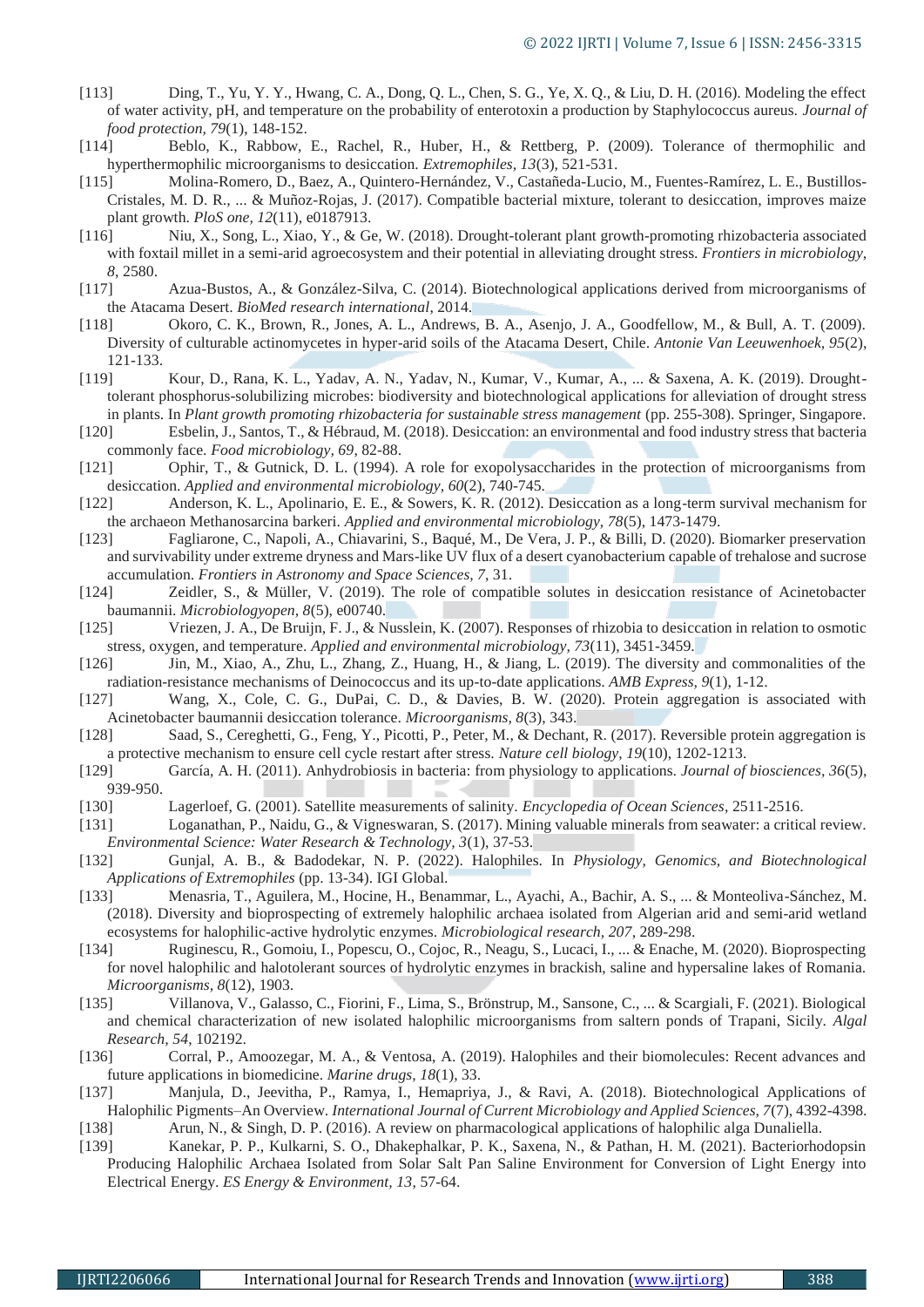- [140] Li, Y. T., Tian, Y., Tian, H., Tu, T., Gou, G. Y., Wang, Q., ... & Ren, T. L. (2018). A review on bacteriorhodopsinbased bioelectronic devices. *Sensors, 18*(5), 1368.
- [141] Flores, N., Hoyos, S., Venegas, M., Galetović, A., Zúñiga, L. M., Fábrega, F., ... & Gómez-Silva, B. (2020). Haloterrigena sp. strain SGH1, a bacterioruberin-rich, perchlorate-tolerant halophilic archaeon isolated from halite microbial communities, Atacama Desert, Chile. *Frontiers in microbiology, 11*, 324.
- [142] Das, D., Kalra, I., Mani, K., Salgaonkar, B. B., & Braganca, J. M. (2019). Characterization of extremely halophilic archaeal isolates from Indian salt pans and their screening for production of hydrolytic enzymes. *Environmental Sustainability, 2*(3), 227-239.
- [143] Houde, A., Kademi, A., & Leblanc, D. (2004). Lipases and their industrial applications. *Applied biochemistry and biotechnology, 118*(1), 155-170.
- [144] Waghmode, S., Suryavanshi, M., Dama, L., Kansara, S., Ghattargi, V., Das, P., ... & Satpute, S. K. (2019). Genomic insights of halophilic Planococcus maritimus SAMP MCC 3013 and detail investigation of its biosurfactant production. *Frontiers in microbiology, 10*, 235.
- [145] Gomes, M. B., Gonzales-Limache, E. E., Sousa, S. T. P., Dellagnezze, B. M., Sartoratto, A., Silva, L. C. F., ... & Oliveira, V. M. (2018). Exploring the potential of halophilic bacteria from oil terminal environments for biosurfactant production and hydrocarbon degradation under high-salinity conditions. *International Biodeterioration & Biodegradation, 126*, 231-242.
- [146] Eslami, M., Amoozegar, M. A., & Asad, S. (2016). Isolation, cloning and characterization of an azoreductase from the halophilic bacterium Halomonas elongata. International journal of biological macromolecules, 85, 111-116.
- [147] Yadav, A. N., & Saxena, A. K. (2018). Biodiversity and biotechnological applications of halophilic microbes for sustainable agriculture. *J Appl Biol Biotechnol, 6*(1), 48-55.
- [148] Zolfaghar, M., Amoozegar, M. A., Khajeh, K., Babavalian, H., & Tebyanian, H. (2019). Isolation and screening of extracellular anticancer enzymes from halophilic and halotolerant bacteria from different saline environments in Iran. *Molecular biology reports, 46*(3), 3275-3286.
- [149] Simó-Cabrera, L., García-Chumillas, S., Hagagy, N., Saddiq, A., Tag, H., Selim, S., ... & Martínez-Espinosa, R. M. (2021). Haloarchaea as cell factories to produce bioplastics. *Marine Drugs, 19*(3), 159.
- [150] Russell, N. J. (1989). Adaptive modifications in membranes of halotolerant and halophilic microorganisms. *Journal of bioenergetics and biomembranes, 21*(1), 93-113.
- [151] DasSarma, S., Capes, M. D., Karan, R., & DasSarma, P. (2013). Amino acid substitutions in cold-adapted proteins from Halorubrum lacusprofundi, an extremely halophilic microbe from Antarctica. *PLoS One, 8*(3), e58587.
- [152] Kunte, H. J. (2009). Osmoregulation in halophilic bacteria. *Extremophiles, 2*, 263-77.
- [153] Matarredona, L., Camacho, M., Zafrilla, B., Bonete, M. J., & Esclapez, J. (2020). The role of stress proteins in Haloarchaea and their adaptive response to environmental shifts. *Biomolecules, 10*(10), 1390.
- [154] Gerday, C. (2002). Extremophiles: basic concepts. *Knowledge for Sustainable Development. An Insight into the Encyclopedia of Life Support Systems. UNESCO Publishing/EOLSS Publishers, Oxford, 1,* 573-598.
- [155] Tripathi, S., Singh, K., & Chandra, R. (2021). Adaptation of bacterial communities and plant strategies for amelioration and eco-restoration of an organometallic industrial waste polluted site. In *Microbes in Land Use Change Management* (pp. 45-90). Elsevier.
- [156] Salwan, R., & Sharma, V. (2020). Physiology of extremophiles. In *Physiological and Biotechnological Aspects of Extremophiles* (pp. 13-22). Academic Press.
- [157] Putri, A. Z., & Nakagawa, T. (2020). Microbial α-Amylases in the Industrial Extremozymes. *Reviews in Agricultural Science*, *8*, 158-169.
- [158] Satyanarayana, T. Acidic α-amylase of Bacillus acidicola: Attempts in Ameliorating Catalytic Efficiency and Production.
- [159] Sharma, A., Parashar, D., & Satyanarayana, T. (2016). Acidophilic microbes: biology and applications. *Biotechnology of Extremophiles*:, 215-241.
- [160] Shah, A. R., Shah, R. K., & Madamwar, D. (2006). Improvement of the quality of whole wheat bread by supplementation of xylanase from *Aspergillus foetidus*. *Bioresource technology*, *97*(16), 2047-2053.
- [161] Soni, S. K., Magdum, A., & Khire, J. M. (2010). Purification and characterization of two distinct acidic phytases with broad pH stability from Aspergillus niger NCIM 563. *World Journal of Microbiology and Biotechnology*, *26*(11), 2009-2018.
- [162] Do, T. T., Quyen, D. T., & Dam, T. H. (2012). Purification and characterization of an acid-stable and organic solvent-tolerant xylanase from Aspergillus awamori VTCC-F312. *ScienceAsia*, *38*(2012), 157-165.
- [163] Mirete, S., Morgante, V., & González-Pastor, J. E. (2017). Acidophiles: diversity and mechanisms of adaptation to acidic environments. In *Adaption of microbial life to environmental extremes* (pp. 227-251). Springer, Cham.
- [164] Baker-Austin, C., Dopson, M., Wexler, M., Sawers, R. G., Stemmler, A., Rosen, B. P., & Bond, P. L. (2007). Extreme arsenic resistance by the acidophilic archaeon 'Ferroplasma acidarmanus' Fer1. *Extremophiles*, *11*(3), 425-434.
- [165] Chen, X. (2021). Thriving at Low pH: Adaptation Mechanisms of Acidophiles. In *Acidophiles-Fundamentals and Applications*. IntechOpen.
- [166] Navarro, C. A., von Bernath, D., & Jerez, C. A. (2013). Heavy metal resistance strategies of acidophilic bacteria and their acquisition: importance for biomining and bioremediation. *Biological research*, *46*(4), 363-371.
- [167] Dopson, M., & Holmes, D. S. (2014). Metal resistance in acidophilic microorganisms and its significance for biotechnologies. *Applied microbiology and biotechnology*, *98*(19), 8133-8144.